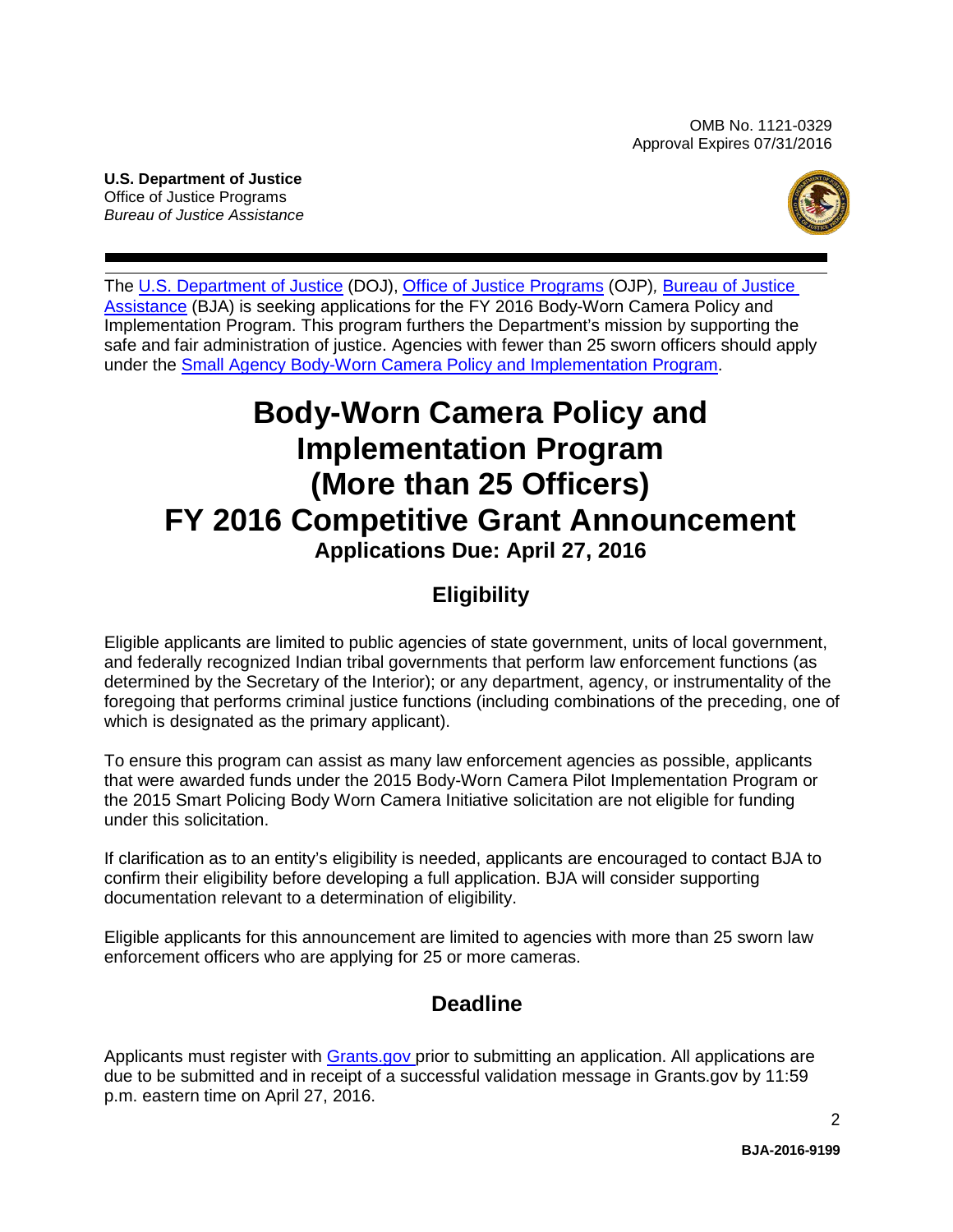All applicants are encouraged to read this **Important Notice: Applying for Grants in** [Grants.gov.](http://ojp.gov/funding/Apply/Grants-govInfo.htm)

For additional information, see How to Apply in Section D. Application and Submission Information.

# **Contact Information**

For technical assistance with submitting an application, contact the Grants.gov Customer Support Hotline at 800-518-4726 or 606-545-5035, or via email to [support@grants.gov.](mailto:support@grants.gov) The [Grants.gov](http://www.grants.gov/applicants/apply_for_grants.jsp) Support Hotline hours of operation are 24 hours a day, 7 days a week, except federal holidays.

Applicants that experience unforeseen Grants.gov technical issues beyond their control that prevent them from submitting their application by the deadline must email the BJA contact identified below **within 24 hours after the application deadline** and request approval to submit their application. Additional information on reporting technical issues is found under "Experiencing Unforeseen Grants.gov Technical Issues" in the [How to Apply](#page-20-0) section.

For assistance with any other requirement of this solicitation, contact the National Criminal Justice Reference Service (NCJRS) Response Center: toll-free at 800-851-3420; via TTY at 301-240-6310 (hearing impaired only); email grants@ncirs.gov; fax to 301-240-5830; or web chat at [https://webcontact.ncjrs.gov/ncjchat/chat.jsp.](https://webcontact.ncjrs.gov/ncjchat/chat.jsp) The NCJRS Response Center hours of operation are 10:00 a.m. to 6:00 p.m. eastern time Monday through Friday, and 10:00 a.m. to 8:00 p.m. eastern time on the solicitation close date.

Grants.gov number assigned to this announcement: BJA-2016-9199

Release date: March 8, 2016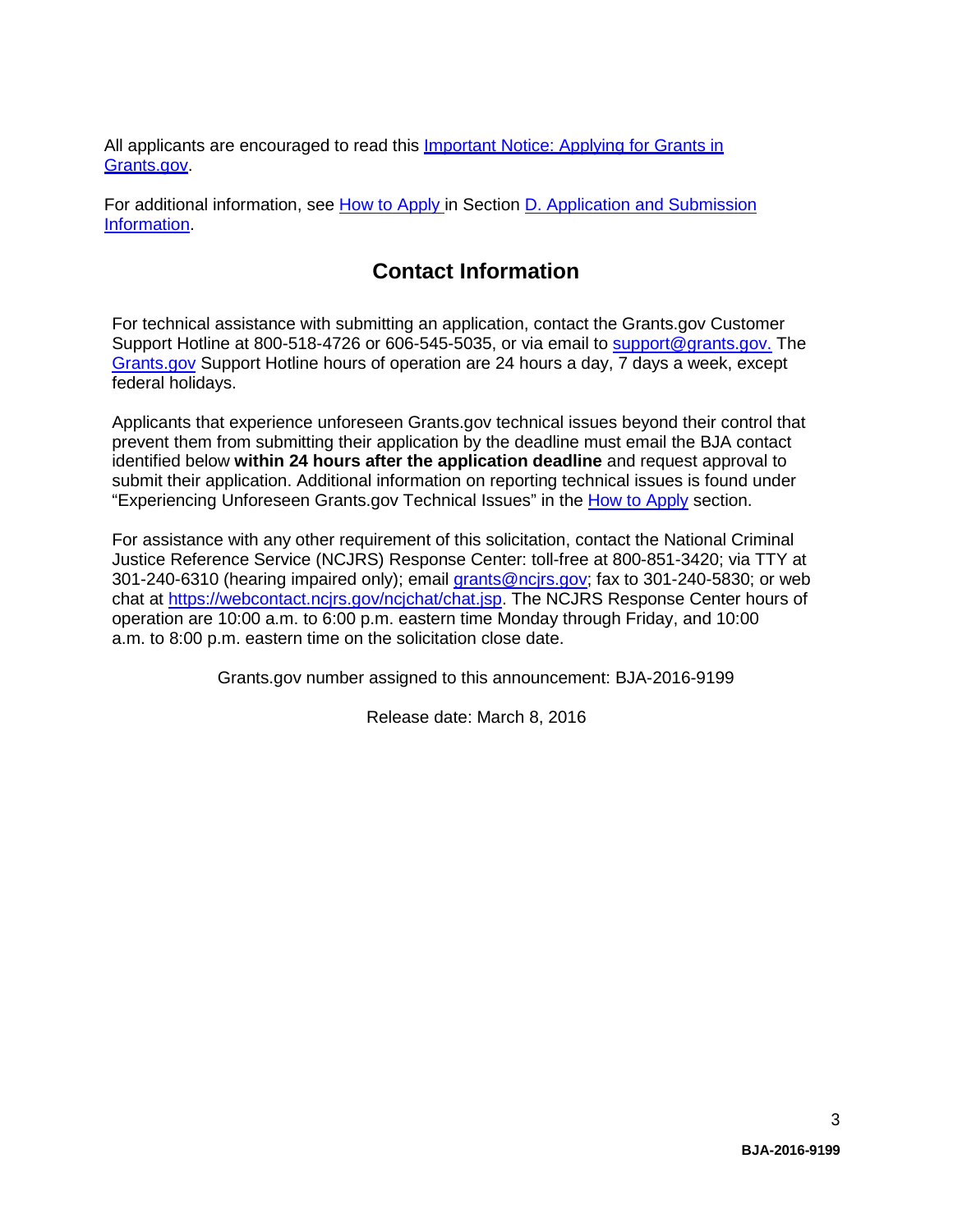# **Contents**

| Limitation on Use of Award Funds for Employee Compensation; Waiver  14          |  |
|---------------------------------------------------------------------------------|--|
| Prior Approval, Planning, and Reporting of Conference/Meeting/Training Costs 15 |  |
|                                                                                 |  |
|                                                                                 |  |
|                                                                                 |  |
|                                                                                 |  |
|                                                                                 |  |
|                                                                                 |  |
|                                                                                 |  |
|                                                                                 |  |
|                                                                                 |  |
|                                                                                 |  |
|                                                                                 |  |
|                                                                                 |  |
| General Information about Post-Federal Award Reporting Requirements  30         |  |
|                                                                                 |  |
|                                                                                 |  |
|                                                                                 |  |
|                                                                                 |  |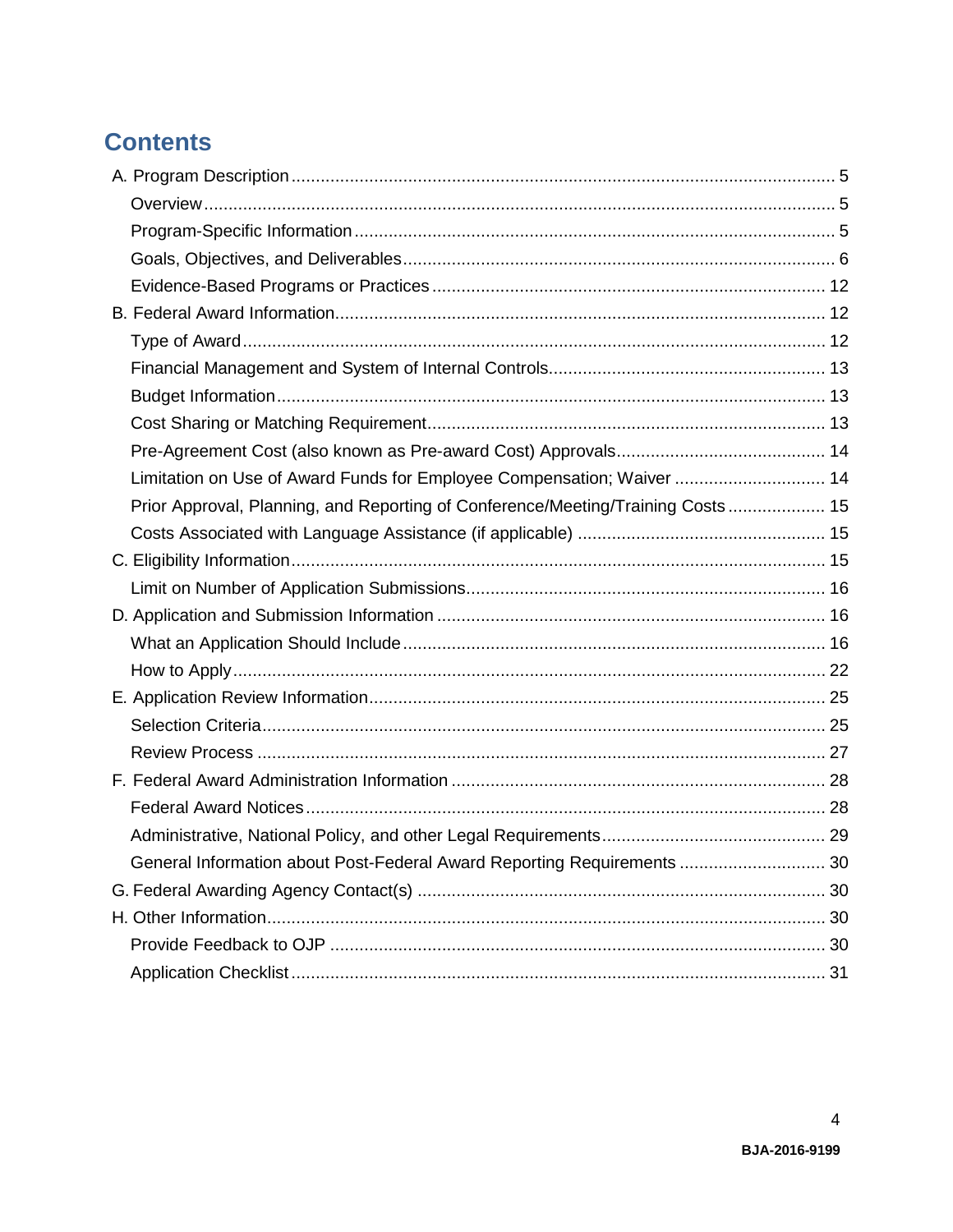# **Body-Worn Camera Policy and Implementation Program**

# **(CFDA #16.835)**

# <span id="page-3-0"></span>**A. Program Description**

# <span id="page-3-1"></span>**Overview**

Law enforcement agencies across the country and worldwide are using body-worn cameras (BWC) as a promising tool to improve law enforcement interactions with the public. BWCs can provide a visual and audio record of interactions. Some preliminary evidence indicates that the presence of BWCs helps strengthen accountability and transparency, and can assist in deescalating conflicts, resulting in more constructive encounters between the police and members of the community. This competitive solicitation is for law enforcement agencies with more than 25 sworn law enforcement officers seeking to **establish or enhance** BWC Policy and Implementation Programs (PIP). Successful applicants will be responsible for a mandatory 50 percent in-kind or cash match.

The FY 2016 BWC PIP will support the implementation of body-worn camera programs in law enforcement agencies across the country. The intent of the program is to help agencies develop, implement, and evaluate a BWC program as one tool in a law enforcement agency's comprehensive problem-solving approach to enhance officer interactions with the public and build community trust.

Successful applicants will develop and implement policies and practices required for effective program adoption, and will address program factors including the purchase, deployment, maintenance of camera systems and equipment; data storage and access; and privacy considerations. BJA expects the BWC programs to make a positive impact on the quality of policing in these jurisdictions and to inform national efforts to improve the use of BWCs more broadly. While BWC equipment may be purchased under this program, successful applicants must demonstrate a commitment and adherence to a strong BWC policy framework, including comprehensive policy adoption and requisite training.

This program is funded under the Department of Justice Appropriations Act, 2016 (P.L. 114- 113).

# <span id="page-3-2"></span>**Program-Specific Information**

Law enforcement agencies' use of BWC programs has been shown to be a promising practice to improve law enforcement's interactions with the public. BWC programs are an important tool that could be an integrated part of a jurisdiction's holistic problem-solving and communityengagement strategy, helping to increase both trust and communication between the police and the communities they serve. BWCs can be highly effective, providing an objective audio and visual record of interactions that can capture empirical evidence in the event of a crime, policecitizen interaction, or use-of-force incident. Preliminary research indicates that departments that have effectively implemented BWC programs have received fewer public complaints, file fewer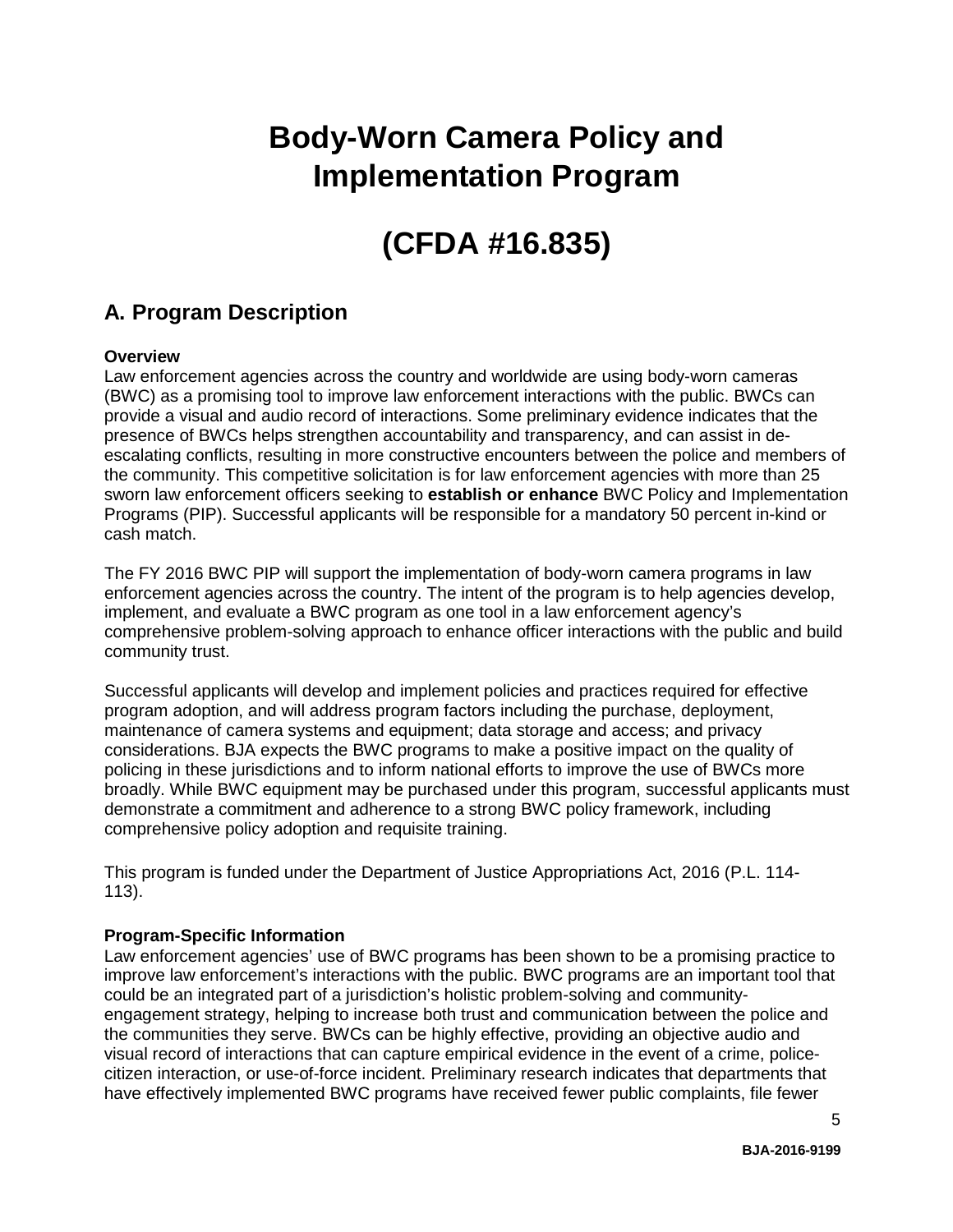use-of-force reports, and show a reduction in adjudicated complaints resulting in a decrease of settlements.

While research relating to BWCs is promising, current implementation methods vary widely and BWC deployment is often a complex balance between the overarching public safety goals and the technological, logistical, and policy challenges. Leading police membership organizations like the Police Executive Research Forum (PERF) and the International Association of Chiefs of Police (IACP), and federal agencies such as DOJ's Office of Community Oriented Policing Services (COPS) and OJP's Diagnostic Center, BJA, and National Institute of Justice (NIJ) have produced helpful guidance related to the complex privacy, officer safety, and policy issues involved in implementing this rapidly evolving technology:

- 1. BJA Body-Worn Camera Toolkit: [www.bja.gov/bwc](http://www.bja.gov/bwc)
- 2. COPS/PERF Resource: [www.justice.gov/iso/opa/resources/472014912134715246869.pdf](http://www.justice.gov/iso/opa/resources/472014912134715246869.pdf)
- 3. IACP Resources: [www.theiacp.org](http://www.theiacp.org/) (search "Body Worn Camera")
- 4. OJP Diagnostics Center Resource: [www.ojpdiagnosticcenter.org/sites/default/files/spotlight/download/Police%20Officer%20](http://www.ojpdiagnosticcenter.org/sites/default/files/spotlight/download/Police%20Officer%20Body-Worn%20Cameras.pdf) [Body-Worn%20Cameras.pdf](http://www.ojpdiagnosticcenter.org/sites/default/files/spotlight/download/Police%20Officer%20Body-Worn%20Cameras.pdf)
- 5. National Institute of Justice Resource: [www.nij.gov/topics/law](http://www.nij.gov/topics/law-enforcement/technology/Pages/body-worn-cameras.aspx)[enforcement/technology/Pages/body-worn-cameras.aspx](http://www.nij.gov/topics/law-enforcement/technology/Pages/body-worn-cameras.aspx)

#### <span id="page-4-0"></span>**Goals, Objectives, and Deliverables**

BJA is soliciting applications from law enforcement agencies to develop a comprehensive, problem-solving approach that incorporates BWCs into officer practice by implementing a firsttime program or enhancing an existing BWC program that includes the following elements:

- Implementation of a BWC program developed in a planned and phased approach that first achieves broad stakeholder, local political leadership, and community engagement, and then leverages partnership input to address policy, training, deployment, and procurement requirements.
- Implementation of appropriate privacy policies that, at a minimum, address issues involving civil rights, domestic violence, juveniles, victims' groups, and legal issues relating to release of information.
- Implementation of operational procedures and tracking mechanisms that address the use, review, access, storage, retention, redaction, and expungement of digital voice and audio evidence.
- Training of officers, administrators, and associated agencies requiring access to digital multimedia evidence (DME).
- Adoption of practices and deployment of BWC programs appropriately addressing operational requirements.

Program funds are expected to support necessary collaboration with other justice stakeholders, such as citizen and community groups, prosecution, defense counsel, labor organizations (e.g., police unions), and the courts, to help ensure that an effective program is implemented. BJA requires that applicants develop a communication strategy for engaging with advocacy groups, such as those engaged in victims, privacy, law enforcement, and civil liberties issues, to promote understanding of the program and obtain buy-in. Program funds may be used to engage and inform the public and advocacy groups about how the applicant will use its BWC project as a part of a larger initiative to improve transparency and accountability in encounters between police and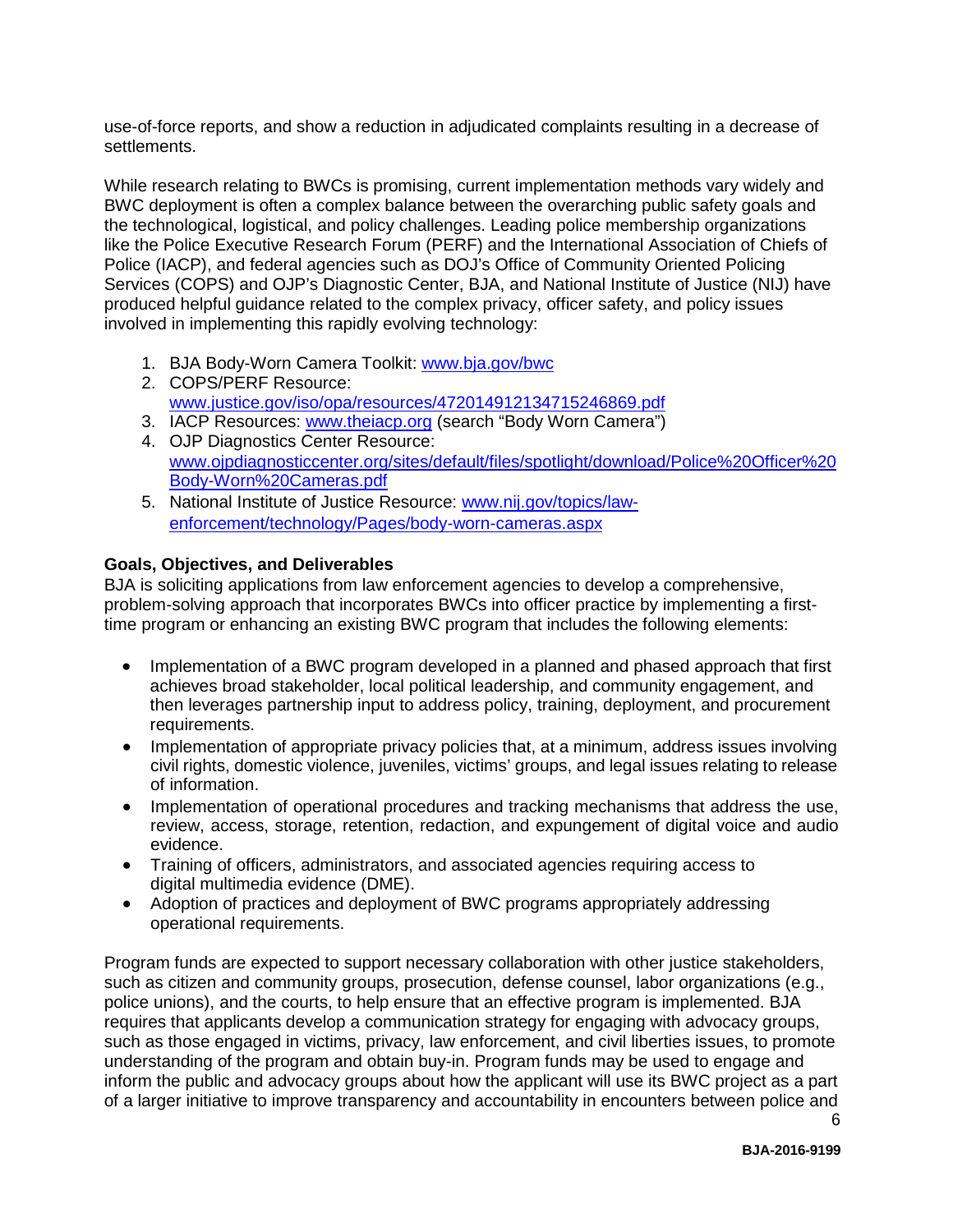the public. The successful applicant will demonstrate it has evaluated its agency's existing evidence and practices related to increasing accountability and transparency and will set goals and develop strategies (to include the use of BWCs) that will improve outcomes during police– citizen encounters.

Policy and practices should at minimum address technology usage, evidence acquisition, data storage and retention, as well as privacy issues, accountability, and discipline. They must also consider the impact of data collection and use on public trust and police legitimacy. Public record laws, which allow public access to information held by government agencies, including law enforcement, should also be evaluated and, when practicable, modified to protect the privacy of the individuals whose records they hold and to maintain the trust of the community. These policies and practices should at a minimum increase transparency and accessibility, provide appropriate access to information, allow for public posting of policy and procedures, and encourage community interaction and relationship building.

Award recipients shall be required to work with the BJA-funded BWC training and technical assistance (TTA) provider as part of the policy development process review prior to full funding being released for procurement and implementation. Agencies shall have access to 10 percent of award funds for policy development efforts prior to this review. The agencies are also encouraged to utilize the services of the TTA provider to assist in any areas of BWC policy development and implementation.

# **CATEGORY 1: IMPLEMENTATION OR EXPANSION OF BWC PROGRAMS FOR EXTRA-LARGE AGENCIES.**

# **Competition ID: BJA-2016-9487**

This funding category seeks to establish new or expand existing BWC programs in extra-large police agencies with 1,000 or more sworn officers. Four awards are anticipated, and applicants may request no more than \$1,000,000 for an estimated total of \$4,000,000 under this category. Successful applicants will identify the methods by which they plan to address the "Considerations for Implementation" referenced in the COPS "Implementing a Body-Worn Camera Program" (see "Considerations for Implementation" section below). Additionally, the applicant will describe the existing or intended methods of establishing and measuring the success of the BWC program and the policies and practices required for a sustainable BWC program, including the relationships with associated agencies, advocates, and other interested parties (e.g., police unions). Funds for the expansion of existing programs should be used for cameras and the associated hardware, software licenses, and contractual agreements directly related to program expansion. These funds should not be used to extend maintenance and support services for existing resources.

# **CATEGORY 2: IMPLEMENTATION OR EXPANSION OF BWC PROGRAMS FOR LARGE AGENCIES.**

# **Competition ID: BJA-2016-9488**

This funding category seeks to establish new or expand existing BWC programs in large police agencies with more than 250 but less than 1,000 sworn officers. Twelve awards are anticipated, and applicants may request no more than \$600,000 for an estimated total amount of \$7,200,000 under this category. Successful applicants will identify the methods by which they plan to address the "Considerations for Implementation" referenced in the COPS "Implementing a Body-Worn Camera Program" (see "Considerations for Implementation"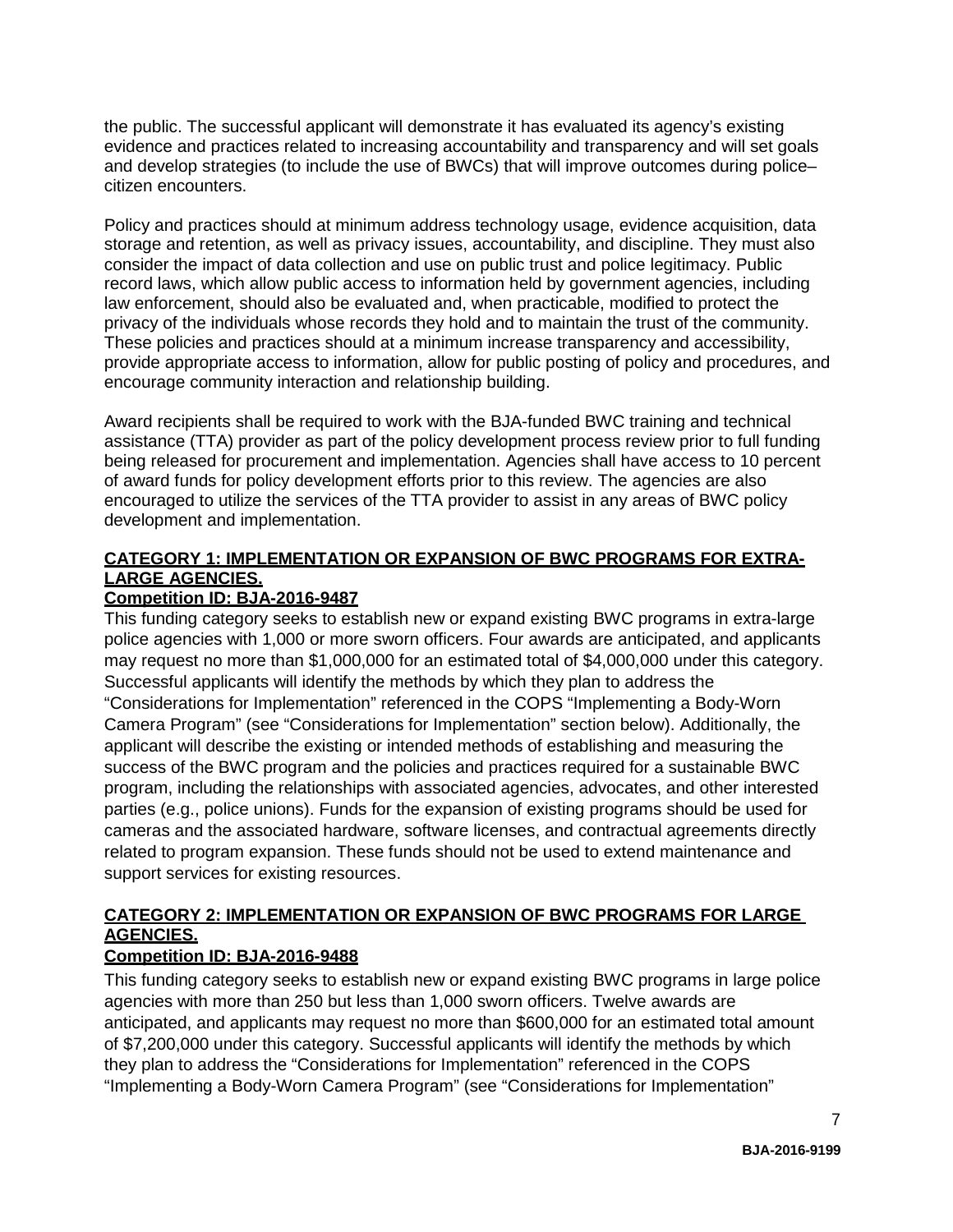section below). Additionally, the applicant will describe the existing or intended methods of establishing and measuring the success of the BWC program and the policies and practices required for a sustainable BWC program, including the relationships with associated agencies, advocates, and other interested parties. Funds for the expansion of existing programs should be used for cameras and the associated hardware, software licenses, and contractual agreements directly related to program expansion. These funds should not be used to extend maintenance and support services for existing resources.

# **CATEGORY 3: IMPLEMENTATION OR EXPANSION OF BWC PROGRAMS FOR MID-SIZED AGENCIES.**

# **Competition ID: BJA-2016-9489**

This funding category seeks to establish new or expand existing BWC programs in mid-sized police agencies with between 26 and 250 sworn officers. Applicants may request no more than \$250,000 under this category. BJA estimates 16 awards will be made in this category for an estimated total amount of \$4,000,000. Successful applicants will identify the methods by which they plan to address the "Considerations for Implementation" referenced in the COPS "Implementing a Body-Worn Camera Program" (see "Considerations for Implementation" section below). Additionally, the applicant will describe the existing or intended methods of establishing and measuring the success of the BWC program and the policies and practices required for a sustainable BWC program, including the relationships with associated agencies, advocates, and other interested parties. Funds for the expansion of existing programs should be used for cameras and the associated hardware, software licenses, and contractual agreements directly related to program expansion. These funds should not be used to extend maintenance and support services for existing resources.

# **ADDITIONAL CONSIDERATIONS FOR FUNDING AMOUNTS**

As a funding metric, applicants may request no more than \$1,500.00 for each camera to be deployed in this phase of their BWC program, up to the agency size funding limitations. Though funds are correlated to the number of cameras, awarded funds may also be used for any part of the BWC program other than line-item data storage costs, which can only be covered with matching funds. BWC systems that are bundled or sold as software-as-a-service (SAAS) with no line-item distinction to data storage costs are permissible for award funding.

Additionally, applications for BWC programs deploying fewer than 25 cameras will **not** be considered. Agencies with 25 or fewer officers are encouraged to apply under BJA's [FY 2016](https://www.bja.gov/BWCSmallAgency16)  [Small Agency BWC Policy and Implementation Pilot Program solicitation.](https://www.bja.gov/BWCSmallAgency16)

Camera-based funding metric formula:

Number of Cameras in Project  $X $1,500 = Max$ . Requested Funds

Max. Requested Funds + Matching Funds = Total Program Cost

• Note: \$1,500.00 is not the expected cost of a body-worn camera, paired with the matching funds. It is the expected total program costs for one (1) camera system to include: Camera, Storage, Software, Licenses, Services, Policy Development, Training, etc.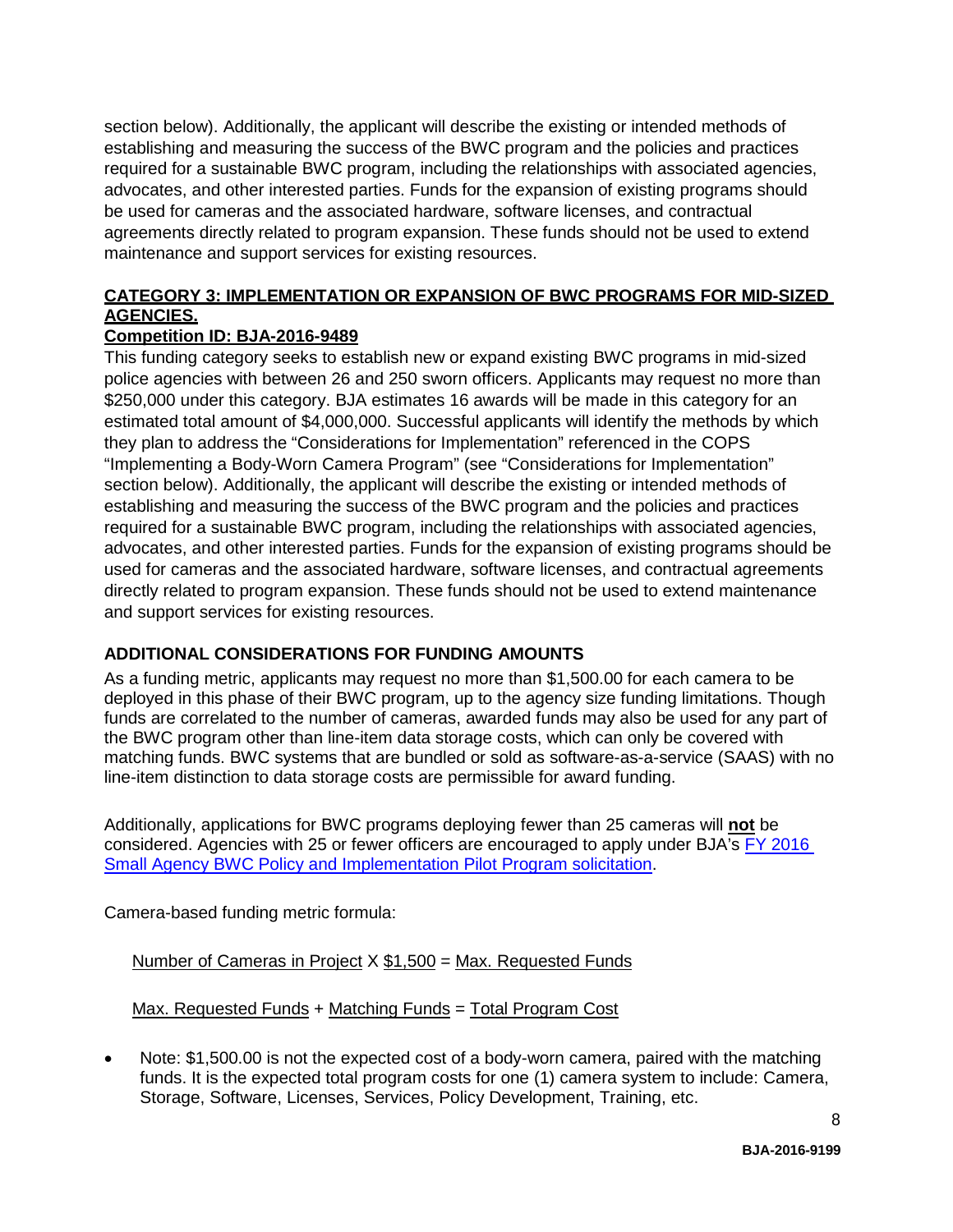# Example 1:

An agency may request \$150,000 in funding for a 100-camera program (\$1,500 X 100), while actually only spending \$100,000 of awarded funds on cameras; the other \$50,000 could be spent on planning and training staff. Additionally, the soft-match requirements could be met by line-item data storage costs and partner program expenses such as those incurred by prosecutors, defense bar, or community outreach.

# Example 2:

An agency with 25 or fewer officers could partner with another agency so the combined program will have more than the 25-camera minimum purchase for this solicitation.

# Example 3:

An agency that applies for \$100,000 in federal funds will have to identify a minimum of \$100,000 of in-kind or cash matching funds. This means the total program cost is at least \$200,000 for this example.

Matching fund considerations are reviewed through the peer-review process and used in award determinations by BJA. If there are questions about the type or amount of matching funds being used, applicants are encouraged to contact the National Criminal Justice Reference Service (NCJRS) Response Center toll-free at 800-851-3420.

# **CONSIDERATIONS FOR IMPLEMENTATION**

Applicants are strongly encouraged to review the COPS "Implementing a Body-Worn Camera Program<sup>"[1](#page-7-0)</sup> report. The successful applicant will demonstrate a thorough understanding and appreciation of the issues discussed and will incorporate the most important program design elements in their proposal.

All applicants must describe a detailed phased implementation plan for achieving the goals of the BWC PIP as part of their program narrative. The following elements, taken directly from the COPS report, must be included in this plan in order to receive funding consideration.

- Privacy considerations
- Impact on community relationships
- Addressing officer concerns (e.g., privacy, safety, administrative uses)
- Managing expectations of police agencies and the public
- Ensure partnerships with associated criminal justice agencies like prosecutors and the judiciary support effective implementation
- Financial considerations

<u>.</u>

- Technical specifications and considerations
- Use of data, training, and program evaluation

Because the primary focus of this program is implementation, evidence of cross-agency collaboration and a high level of commitment from participating agencies and entities should be

<span id="page-7-0"></span><sup>1</sup> Miller, Lindsay, Jessica Toliver, and Police Executive Research Forum. 2014. *Implementing a Body-Worn Camera Program: Recommendations and Lessons Learned*. Washington, DC: Office of Community Oriented Policing Services. [www.justice.gov/iso/opa/resources/472014912134715246869.pdf.](http://www.justice.gov/iso/opa/resources/472014912134715246869.pdf)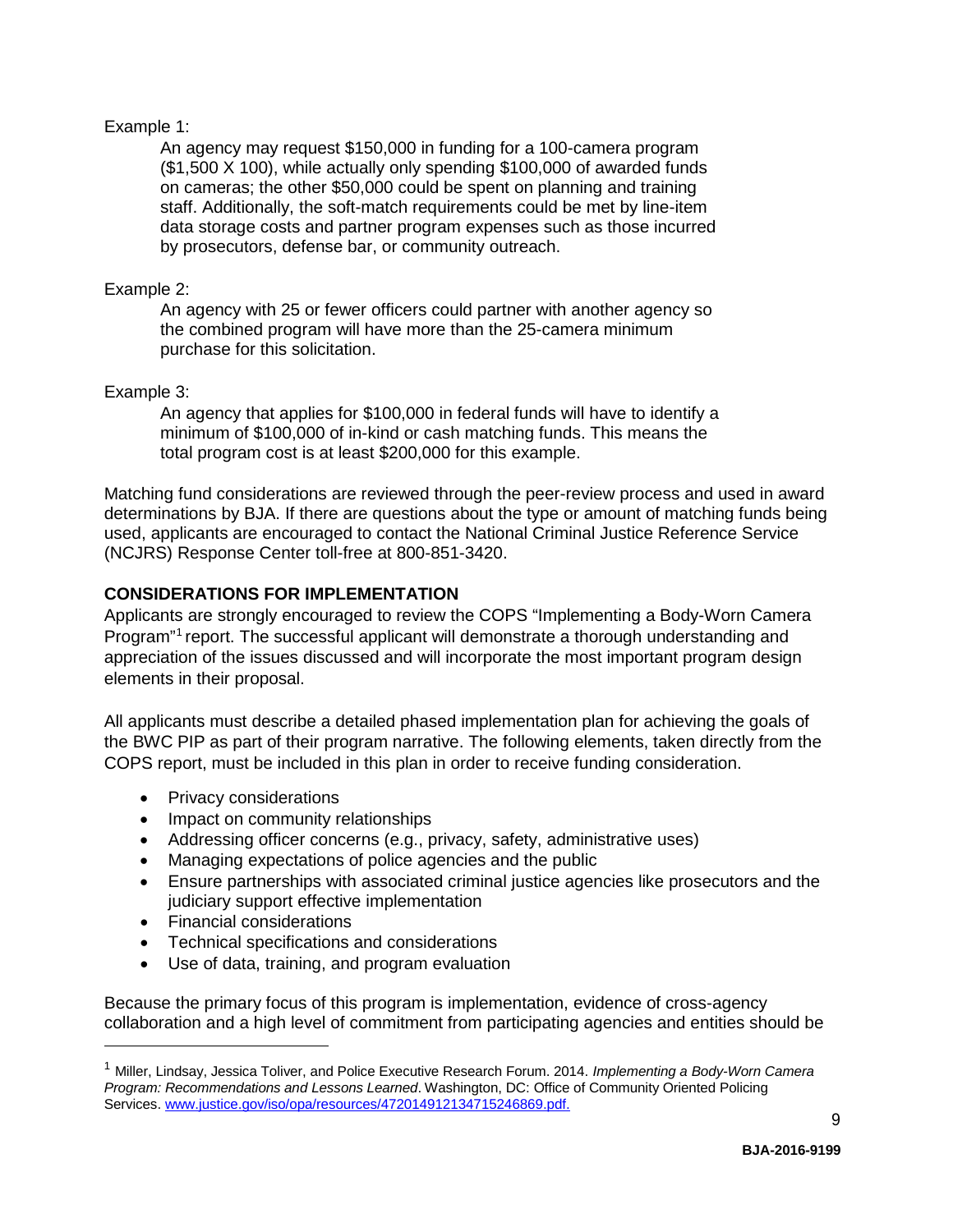received and documented (via memoranda of understanding or other appropriate mechanisms) prior to pursuing funding under this solicitation. Such commitment should be described in the application and submitted as attachments with the application. Pre-implementation applicants are expected to focus on the planning of efforts and tasks to accomplish these goals, while applicants with existing implementations are expected to document how these goals were accomplished and/or plan to be improved.

# **CONFERENCE TRAVEL REQUIREMENTS**

Applicants must identify funding within their submitted budgets (requested federal funds or offered agency match) for two staff to attend one mandatory national BWC PIP meeting in a location to be determined and one optional regional BWC PIP meeting. Travel costs are to be included in the \$1,500 per camera metric.

# **APPLICATION REQUIREMENTS**

**Prosecution:** Applicants are required to demonstrate significant involvement of the local and/or state prosecutor's office, meaning that the prosecutor's office has a direct role with law enforcement in establishing relevant policy, system selection, and retention specifications. Documentation of the prosecutor's involvement and commitment to the applicant's program is a requirement that will be reviewed through peer-review and by BJA. Demonstration of this involvement shall be documented by either of the following methods:

- 1. Informally, by production of letters or emails from the relevant parties that outline the relationship and commitment between law enforcement and prosecution as it relates to the application
- 2. Formally, by production of executed memoranda-of-understanding, letters-of-intent, servicelevel-agreements, or other mutually signed documents that clearly state the involvement and commitment between the relevant parties

**Use-of-Force Policy:** Applicants are required to affirm that they will review and refine, as appropriate, their use-of-force policy and training, as part of the development of BWC policies. Additionally, awarded applicants are required to have an implemented use-of-force policy prior to BJA releasing implementation funding. This requirement will be evaluated by the BWC TTA provider and submitted to BJA as part of the special condition process.

# **PRIORITY CONSIDERATIONS**

- 1. **Partnerships:** Priority consideration will be given to applicants that demonstrate cost reductions through economies of scale.
	- Projects that provide economies of scale by establishing or utilizing shared resources. Examples of shared resources could be:
		- o State, county or regional managed BWC system repository or service
		- o Shared contracts that meet local, state, and federal procurement requirements and increase the buying power of combined purchases. Economies of scale should be designed to influence cost savings and increase interoperability between agencies and jurisdictions.
		- o Minimized duplication of effort and infrastructure such as providing a prosecutor's office that works with multiple law enforcement agencies a single process for evidence submission, review and management.
		- o Multiple law enforcement agencies collaborating together on a single application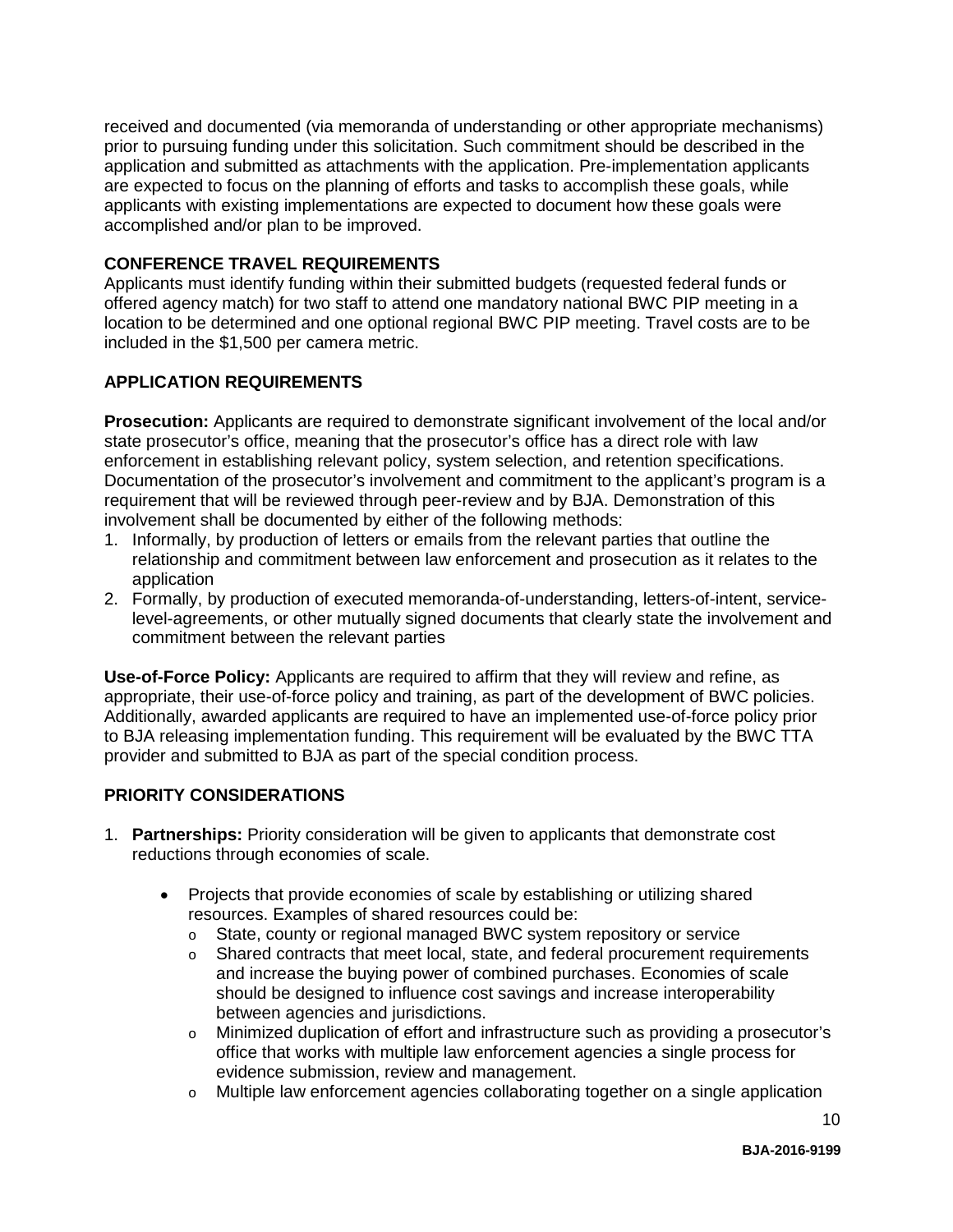- When combining applications, one agency should act as the designated applicant but the agency size should be the combined number of sworn officers between all represented agencies. Specifically, if agency A has 200 sworn officers and agency B has 100 sworn officers, the applicants could submit for as much as \$600,000, the same as a mid-sized agency with 300 officers.
- Evidence of partnerships and commitment should be demonstrated in writing in the submitted application as attachments and will not be counted against the maximum page limitation.
- 2. **Technical Considerations:** In order to maximize the usefulness of BWC technology, priority consideration will be given to applicants that incorporate the 18 core operating characteristics, found on the [National Institute of Justice website \(click here\),](http://www.nij.gov/topics/law-enforcement/exhibits/Pages/body-worn-camera-operating-characteristics.aspx) in their procurement of BWC technology. These minimum operating characteristics and associated audio/video specifications are available in current commercial products and are based on technical resources about criminal justice use of video. $2^3$  $2^3$  $2^3$

It is not necessary for applicants to address each of these areas specifically in their proposal, but in order to receive priority consideration the applicant must discuss how they will be incorporated into the agency's purchasing or procurement procedures.

#### **PROGRAM DEVELOPMENT EXPECTATIONS**

<span id="page-9-0"></span>-

As a guideline, in months 1-6, the PIP grantees will be expected to review and develop policies and training programs. The results of these activities will be evaluated to ensure that the topics in chapter two of the "COPS Body-worn Camera Implementation Guide" have been reviewed, considered, and addressed in a submitted request for equipment purchase draw-down, to include relevant implemented policies, memoranda of understanding, correspondence and other supporting documentation. As every agency faces different challenges and applicable laws, BJA will not set standards for policies and procedures. Policies must conform to applicable federal, state, local, and tribal laws.

The TTA provider will work with the agency to document and validate the policy development process. The TTA provider will make recommendations to BJA that an agency has met the policy development requirements before BJA releases any award funds to the agency prior to implementation.

During months 7-24, the PIP grantees will be expected to deploy BWCs, continue their training efforts, and collect outcome measures to assess their BWC implementation. Agencies that are prepared to demonstrate implemented BWC policies that address the requisite areas may request drawdown for non-planning expenses outside of the timeframes provided but only within the grant period.

<span id="page-9-1"></span><sup>2</sup> Home Office Centre for Applied Science and Technology, *Body-Worn Video Technical Guidance*, May 2014, [www.bwvsg.com/wp-content/uploads/2013/07/body-worn-video-technical-guidance-1414.pdf.](http://www.bwvsg.com/wp-content/uploads/2013/07/body-worn-video-technical-guidance-1414.pdf)

<span id="page-9-2"></span><sup>3</sup> Scientific Working Group on Imaging Technology, *Recommendations and Guidelines for Using Closed-Circuit Television Security Systems in Commercial Institutions*, Version 3.0, June 8, 2012,

[www.swgit.org/pdf/Section%204%20Recommendations%20and%20Guidelines%20for%20Using%20Closed-](https://www.swgit.org/pdf/Section%204%20Recommendations%20and%20Guidelines%20for%20Using%20Closed-Circuit%20Television%20Security%20Systems%20in%20Commercial%20Institutions?docID=48)[Circuit%20Television%20Security%20Systems%20in%20Commercial%20Institutions?docID=48.](https://www.swgit.org/pdf/Section%204%20Recommendations%20and%20Guidelines%20for%20Using%20Closed-Circuit%20Television%20Security%20Systems%20in%20Commercial%20Institutions?docID=48)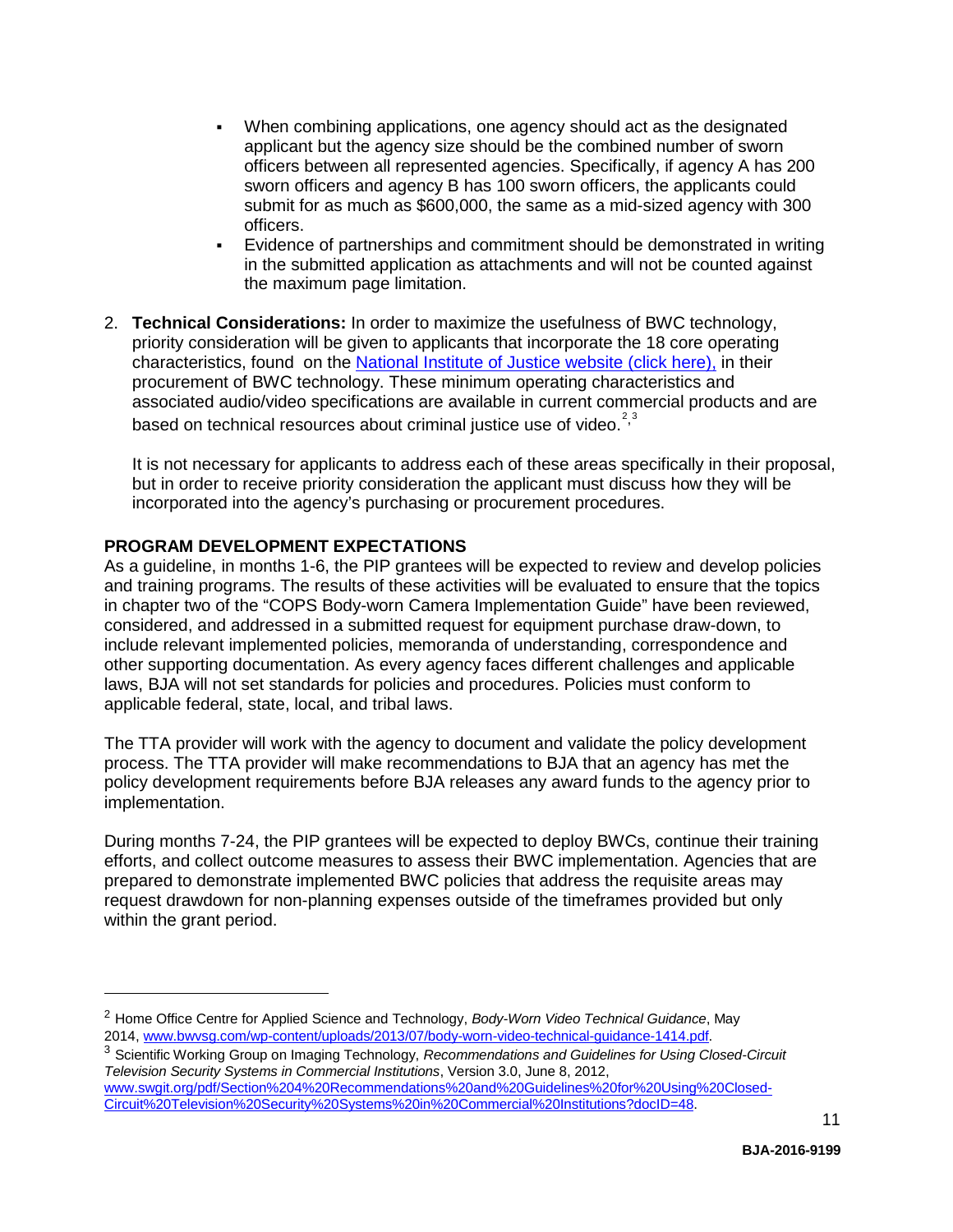# **Evidence-Based Programs or Practices**

OJP strongly emphasizes the use of data and evidence in policy making and program development in criminal justice, juvenile justice, and crime victim services. OJP is committed to:

- Improving the quantity and quality of evidence OJP generates.
- Integrating evidence into program, practice, and policy decisions within OJP and the field.
- Improving the translation of evidence into practice.

OJP considers programs and practices to be evidence-based when their effectiveness has been demonstrated by causal evidence, generally obtained through one or more outcome evaluations. Causal evidence documents a relationship between an activity or intervention (including technology) and its intended outcome, including measuring the direction and size of a change, and the extent to which a change may be attributed to the activity or intervention. Causal evidence depends on the use of scientific methods to rule out, to the extent possible, alternative explanations for the documented change. The strength of causal evidence, based on the factors described above, will influence the degree to which OJP considers a program or practice to be evidence-based. The [OJP CrimeSolutions.gov w](http://www.crimesolutions.gov/)ebsite is one resource that applicants may use to find information about evidence-based programs in criminal justice, juvenile justice, and crime victim services.

# <span id="page-10-0"></span>**B. Federal Award Information**

BJA estimates that it will make up to a total of 32 awards for Categories 1 through 3 for an estimated total of \$15,200,000. All awards will be for a 24-month project period, beginning on October 1, 2016.

BJA may, in certain cases, provide supplemental funding in future years to awards under this solicitation. Important considerations in decisions regarding supplemental funding include, among other factors, the availability of funding, strategic priorities, assessment of the quality of the management of the award (for example, timeliness and quality of progress reports), and assessment of the progress of the work funded under the award.

All awards are subject to the availability of appropriated funds and to any modifications or additional requirements that may be imposed by law.

# <span id="page-10-1"></span>**Type of Award[4](#page-10-2)**

<u>.</u>

BJA expects that it will make any award from this solicitation in the form of a cooperative agreement, which is a particular type of grant used if BJA expects to have ongoing substantial involvement in award activities. Substantial involvement includes direct oversight and involvement with the grantee organization in implementation of the grant, but does not involve day-to-day project management. See [Administrative, National Policy, and other Legal](#page-27-0) [Requirements,](#page-27-0) under Section [F. Federal Award Administration Information,](#page-26-0) for details regarding the federal involvement anticipated under an award from this solicitation.

<span id="page-10-2"></span><sup>4</sup> *See generally* 31 U.S.C. §§ 6301-6305 (defines and describes various forms of federal assistance relationships, including grants and cooperative agreements [a type of grant]).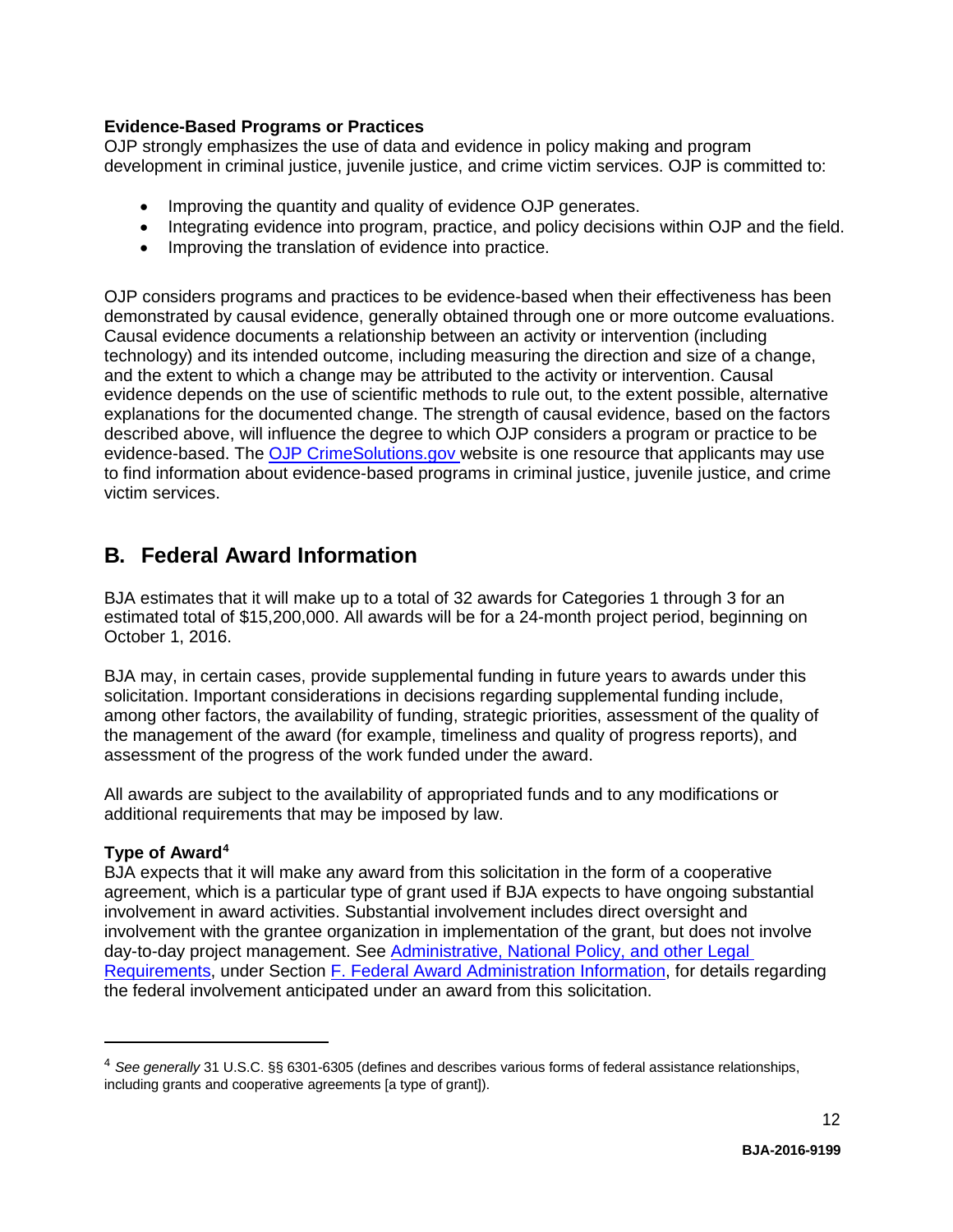#### <span id="page-11-0"></span>**Financial Management and System of Internal Controls**

Award recipients and subrecipients (including any recipient or subrecipient funded in response to this solicitation that is a pass-through entity<sup>[5](#page-11-3)</sup>) must, as described in the Part 200 Uniform Requirements set out at 2 C.F.R. 200.303:

(a) Establish and maintain effective internal control over the federal award that provides reasonable assurance that the recipient (and any subrecipient) is managing the federal award in compliance with federal statutes, regulations, and the terms and conditions of the federal award. These internal controls should be in compliance with guidance in "Standards for Internal Control in the Federal Government" issued by the Comptroller General of the United States and the "Internal Control Integrated Framework," issued by the Committee of Sponsoring Organizations of the Treadway Commission (COSO).

(b) Comply with federal statutes, regulations, and the terms and conditions of the federal awards.

(c) Evaluate and monitor the recipient's (and any subrecipient's) compliance with statutes, regulations, and the terms and conditions of federal awards.

(d) Take prompt action when instances of noncompliance are identified including noncompliance identified in audit findings.

(e) Take reasonable measures to safeguard protected personally identifiable information and other information the federal awarding agency or pass-through entity designates as sensitive or the recipient (and any subrecipient) considers sensitive consistent with applicable federal, state, local, and tribal laws regarding privacy and obligations of confidentiality.

In order to better understand administrative requirements and cost principles, applicants are encouraged to enroll, at no charge, in the Department of Justice Grants Financial Management Online Training available [here.](http://gfm.webfirst.com/)

# <span id="page-11-2"></span><span id="page-11-1"></span>**Budget Information**

<u>.</u>

#### **Cost Sharing or Matching Requirement**

#### **Match Requirement (cash or in-kind)**

Federal funds awarded under this program may not cover more than 50 percent of the total costs of the project. Applicants must identify the source of the 50 percent non-federal portion of the total project costs and how they will use match funds. If a successful applicant's proposed match exceeds the required match amount, and OJP approves the budget, the total match amount incorporated into the approved budget becomes mandatory and subject to audit. (Match is restricted to the same uses of funds as allowed for the federal funds.) Applicants may satisfy this match requirement with either cash contributions or in-kind contributions of goods or services that are directly related to the purpose for which the grant was awarded. The formula

<span id="page-11-3"></span><sup>5</sup> For purposes of this solicitation (or program announcement), "pass-through entity" includes any entity eligible to receive funding as a recipient or subrecipient under this solicitation (or program announcement) that, if funded, may make a subaward(s) to a subrecipient(s) to carry out part of the funded program.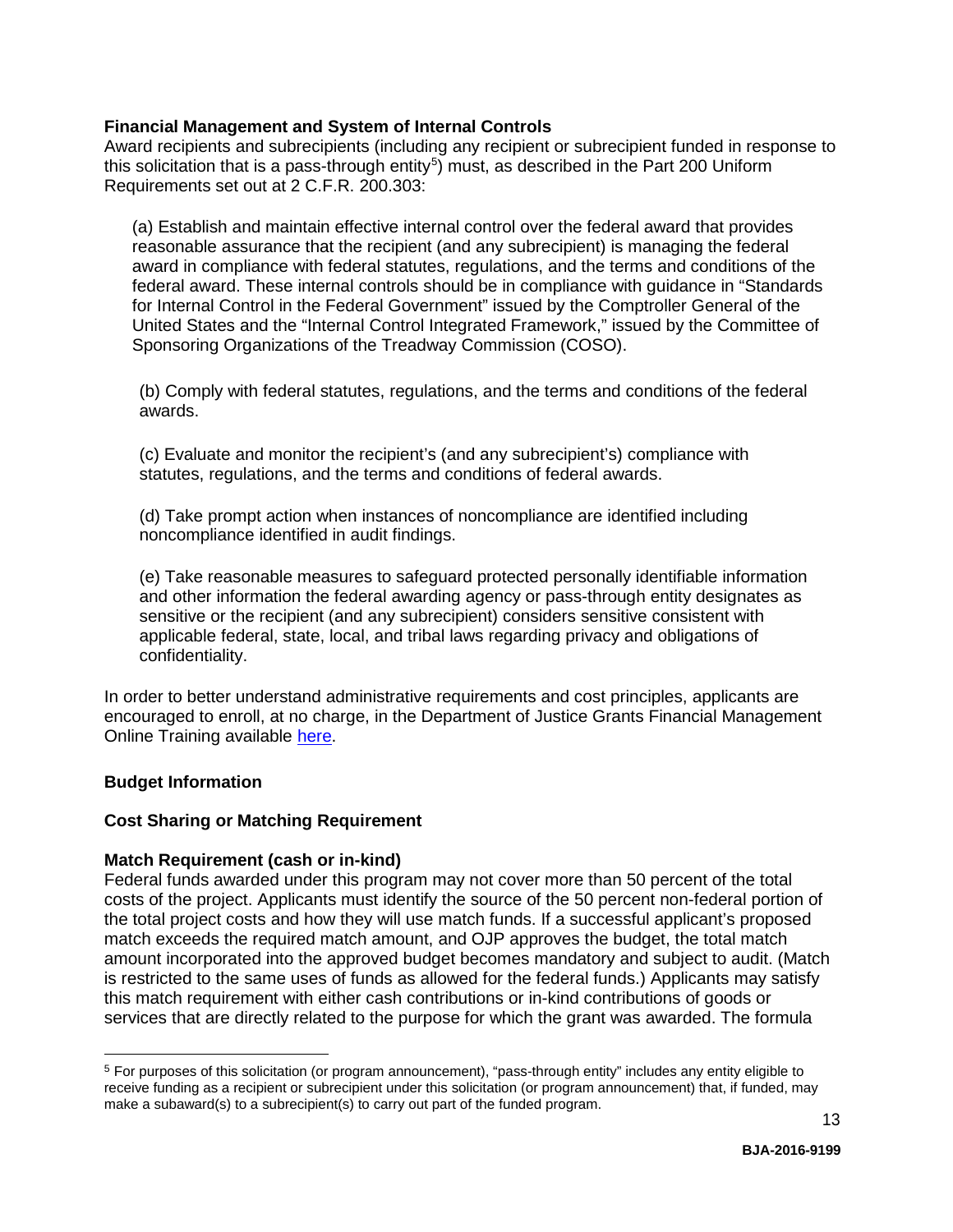for calculating the match is:

Federal Award Amount  $=$  Adjusted (Total) Project Costs Federal Share Percentage

Required Recipient's Share Percentage x Adjusted Project Cost = Required Match

**Example:** 50% match requirement for a \$700,000 program: for a federal award amount of \$350,000, calculate match as follows:

 50% Federal Request (\$350,000) + 50% Required Match (\$350,000) Total Program Cost (\$700,000)

Or

A 50% match means a federal request for \$350,000 must have a local match of \$350,000 (cash or in-kind) which makes the total program value \$700,000

Or

<span id="page-12-2"></span>-

 $$350,000$  Federal Funds = \$700,000 Total Program Funds 50%

Or 50% x \$700,000 Total Program Funds = \$350,000 Match

For additional cost sharing and match information, see the [Financial Guide.](http://ojp.gov/financialguide/DOJ/index.htm)

#### <span id="page-12-0"></span>**Pre-Agreement Cost (also known as Pre-award Cost) Approvals**

Pre-agreement costs are costs incurred by the applicant prior to the start date of the period of performance of the grant award.

OJP does not typically approve pre-agreement costs; an applicant must request and obtain the prior written approval of OJP for all such costs. If approved, pre-agreement costs could be paid from grant funds consistent with a grantee's approved budget, and under applicable cost standards. However, all such costs prior to award and prior to approval of the costs are incurred at the sole risk of an applicant. Generally, no applicant should incur project costs *before* submitting an application requesting federal funding for those costs. Should there be extenuating circumstances that appear to be appropriate for OJP's consideration as preagreement costs, the applicant should contact the point of contact listed on the title page of this announcement for details on the requirements for submitting a written request for approval. See the section on Costs Requiring Prior Approval in the [Financial Guide,](http://ojp.gov/financialguide/DOJ/index.htm) for more information.

#### <span id="page-12-1"></span>**Limitation on Use of Award Funds for Employee Compensation; Waiver**

With respect to any award of more than \$250,000 made under this solicitation, recipients may not use federal funds to pay total cash compensation (salary plus cash bonuses) to any employee of the award recipient at a rate that exceeds 110 percent of the maximum annual salary payable to a member of the Federal Government's Senior Executive Service (SES) at an agency with a Certified SES Performance Appraisal System for that year.<sup>[6](#page-12-2)</sup> The 2016 salary

 $6$  OJP does not apply this limitation on the use of award funds to the nonprofit organizations listed at Appendix VIII to 2 C.F.R. Part 200.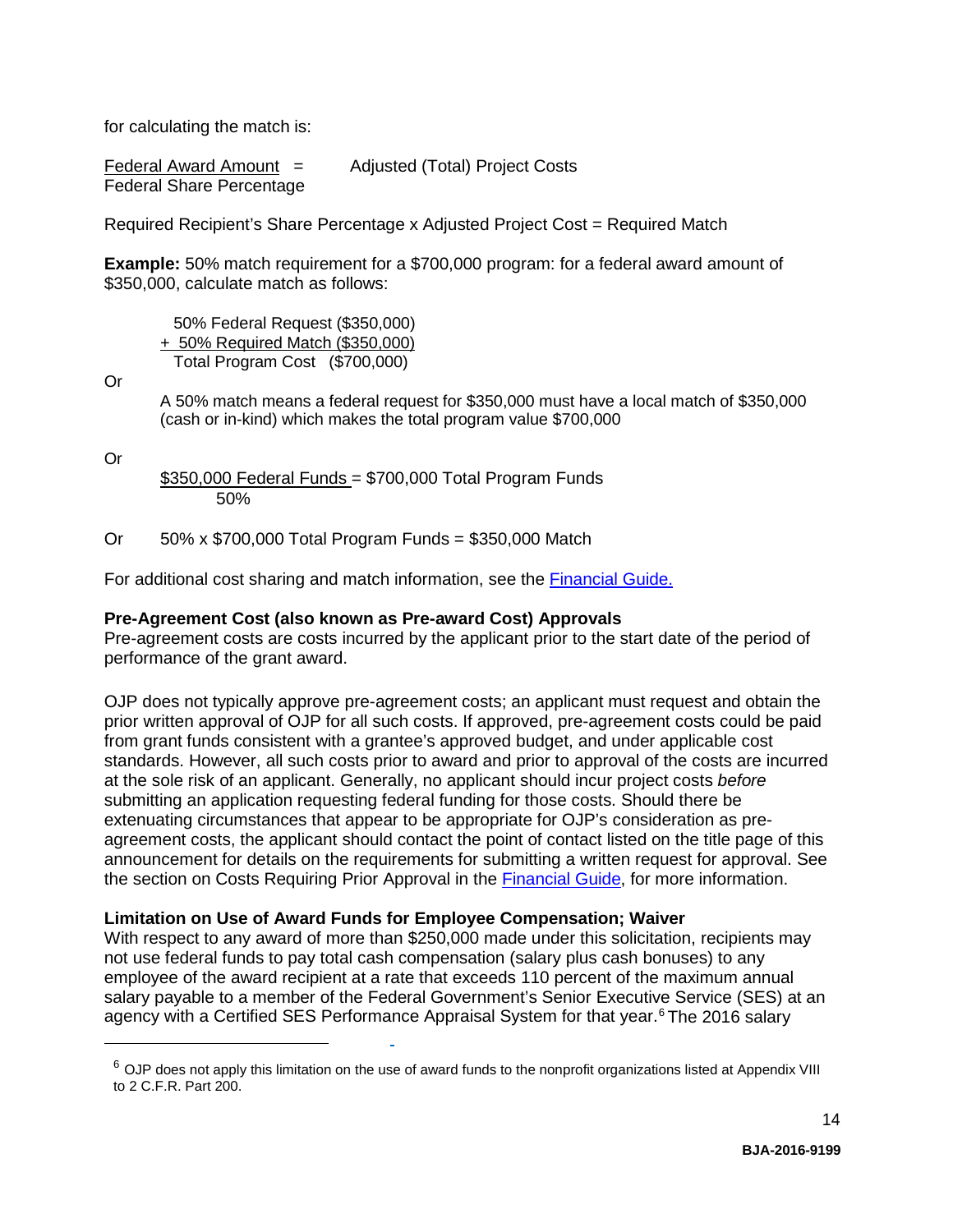table for SES employees is available on the Office of Personnel Management [website.](https://www.opm.gov/policy-data-oversight/pay-leave/salaries-wages/salary-tables/16Tables/exec/html/ES.aspx) Note: A recipient may compensate an employee at a greater rate, provided the amount in excess of this compensation limitation is paid with non-federal funds. (Any such additional compensation will not be considered matching funds where match requirements apply.) For employees who charge only a portion of their time to an award, the allowable amount to be charged is equal to the percentage of time worked times the maximum salary limitation.

The Assistant Attorney General for OJP may exercise discretion to waive, on an individual basis, the limitation on compensation rates allowable under an award. An applicant requesting a waiver should include a detailed justification in the Budget Narrative of the application. Unless the applicant submits a waiver request and justification with the application, the applicant should anticipate that OJP will request the applicant to adjust and resubmit the budget.

The justification should include the particular qualifications and expertise of the individual, the uniqueness of the service the individual will provide, the individual's specific knowledge of the program or project being undertaken with award funds, and a statement explaining that the individual's salary is commensurate with the regular and customary rate for an individual with his/her qualifications and expertise, and for the work to be done.

#### <span id="page-13-0"></span>**Prior Approval, Planning, and Reporting of Conference/Meeting/Training Costs**

OJP strongly encourages applicants that propose to use award funds for any conference-, meeting-, or training-related activity to review carefully – before submitting an application – the OJP policy and guidance on conference approval, planning, and reporting available at [www.ojp.gov/financialguide/DOJ/PostawardRequirements/chapter3.10a.htm.](http://www.ojp.gov/financialguide/DOJ/PostawardRequirements/chapter3.10a.htm) OJP policy and guidance (1) encourage minimization of conference, meeting, and training costs; (2) require prior written approval (which may affect project timelines) of most conference, meeting, and training costs for cooperative agreement recipients and of some conference, meeting, and training costs for grant recipients; and (3) set cost limits, including a general prohibition of all food and beverage costs.

#### <span id="page-13-1"></span>**Costs Associated with Language Assistance (if applicable)**

If an applicant proposes a program or activity that would deliver services or benefits to individuals, the costs of taking reasonable steps to provide meaningful access to those services or benefits for individuals with limited English proficiency may be allowable. Reasonable steps to provide meaningful access to services or benefits may include interpretation or translation services where appropriate.

For additional information, see the "Civil Rights Compliance" section under "Solicitation Requirements" in the [OJP Funding Resource Center.](http://ojp.gov/funding/index.htm)

# <span id="page-13-2"></span>**C. Eligibility Information**

# **Reporting of Other BJA Application Submissions for BWC Programs**

If an applicant submits applications for more than one BJA BWC program, BJA reserves the right to fund no more than one of these applications. Applicants are required to identify in the "Project Design and Implementation" portion of their application if they have submitted applications for any other BJA BWC Programs (see ["Selection Criteria"](#page-23-1) in Section E. Application [Review Information.](#page-23-0))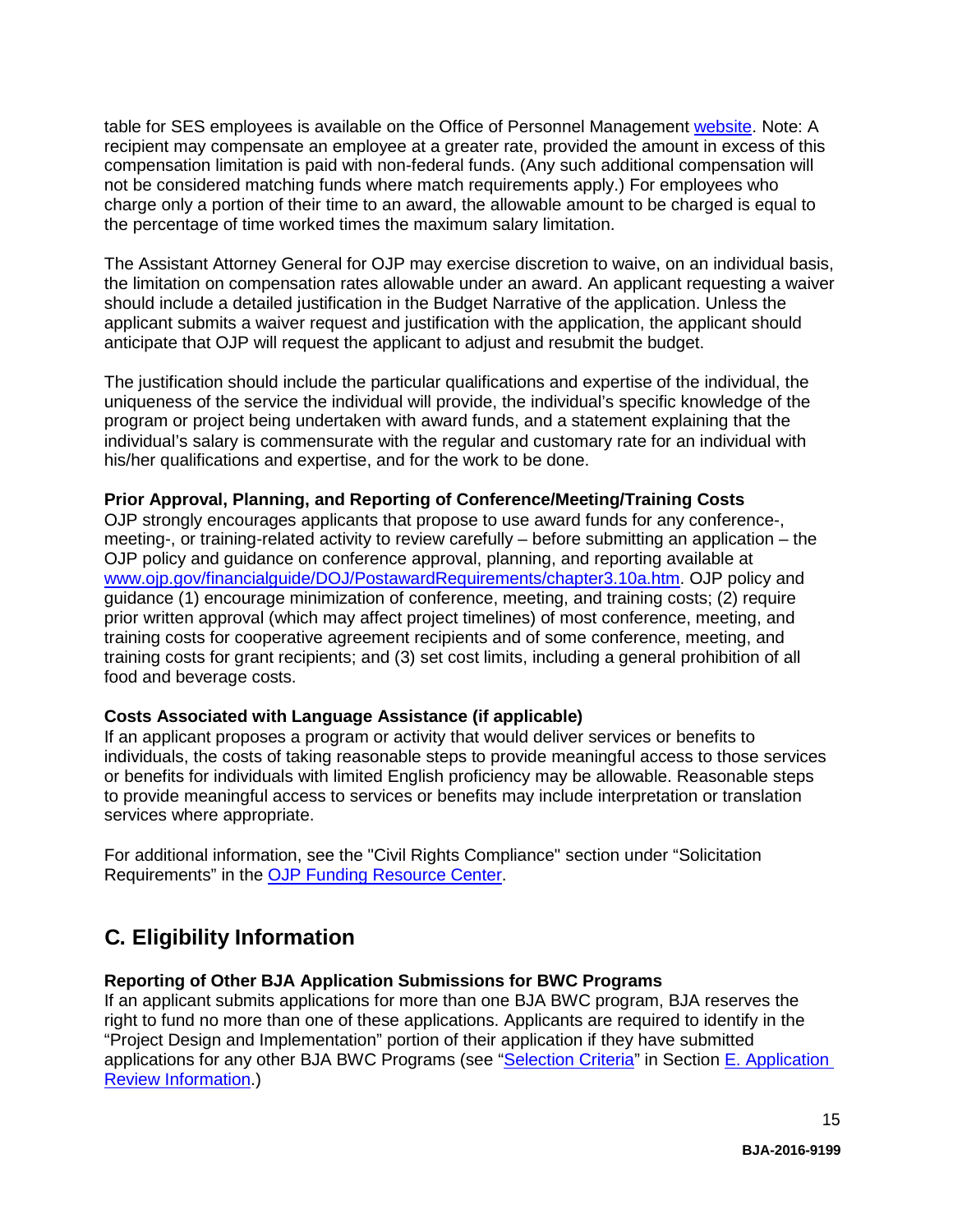For additional eligibility information, see title page.

For additional information on cost sharing or matching requirements, see Section [B.](#page-10-0)  Federal [Award Information.](#page-10-0)

#### <span id="page-14-0"></span>**Limit on Number of Application Submissions**

If an applicant submits multiple versions of the same application, BJA will review only the most recent system-validated version submitted. For more information on system-validated versions, see [How to Apply.](#page-20-0)

# <span id="page-14-2"></span><span id="page-14-1"></span>**D. Application and Submission Information**

#### **What an Application Should Include**

Applicants should anticipate that if they fail to submit an application that contains all of the specified elements, it may negatively affect the review of their application; and, should a decision be made to make an award, it may result in the inclusion of special conditions that preclude the recipient from accessing or using award funds pending satisfaction of the conditions.

Moreover, applicants should anticipate that applications that are determined to be nonresponsive to the scope of the solicitation, or that do not include the application elements that BJA has designated to be critical, will neither proceed to peer review nor receive further consideration. Under this solicitation, BJA has designated the following application elements as critical: Program Narrative, Budget Detail Worksheet, and Budget Narrative. Applicants may combine the Budget Narrative and the Budget Detail Worksheet in one document. However, if an applicant submits only one budget document, it must contain **both** narrative and detail information. Please review the "Note on File Names and File Types" under [How to Apply t](#page-20-0)o be sure applications are submitted in permitted formats.

*OJP strongly recommends that applicants use appropriately descriptive file names (e.g*.*, "Program Narrative," "Budget Detail Worksheet and Budget Narrative," "Timelines," "Memoranda of Understanding," "Résumés") for all attachments. Also, OJP recommends that applicants include résumés in a single file.*

# 1. **Information to Complete the Application for Federal Assistance (SF-424)**

The SF-424 is a required standard form used as a cover sheet for submission of preapplications, applications, and related information. Grants.gov and the OJP Grants Management System (GMS) take information from the applicant's profile to populate the fields on this form. When selecting "type of applicant," if the applicant is a for-profit entity, select "For-Profit Organization" or "Small Business" (as applicable).

**Intergovernmental Review:** This funding opportunity **is** subject to Executive Order 12372. Applicants may find the names and addresses of their state's Single Point of Contact (SPOC) at the following website: [www.whitehouse.gov/omb/grants\\_spoc/.](http://www.whitehouse.gov/omb/grants_spoc/) Applicants whose state appears on the SPOC list must contact their state's SPOC to find out about, and comply with, the state's process under Executive Order 12372. In completing the SF-424, applicants whose state appears on the SPOC list are to make the appropriate selection in response to question 19 once the applicant has complied with their state's E.O. 12372 process. (Applicants whose state does not appear on the SPOC list are to make the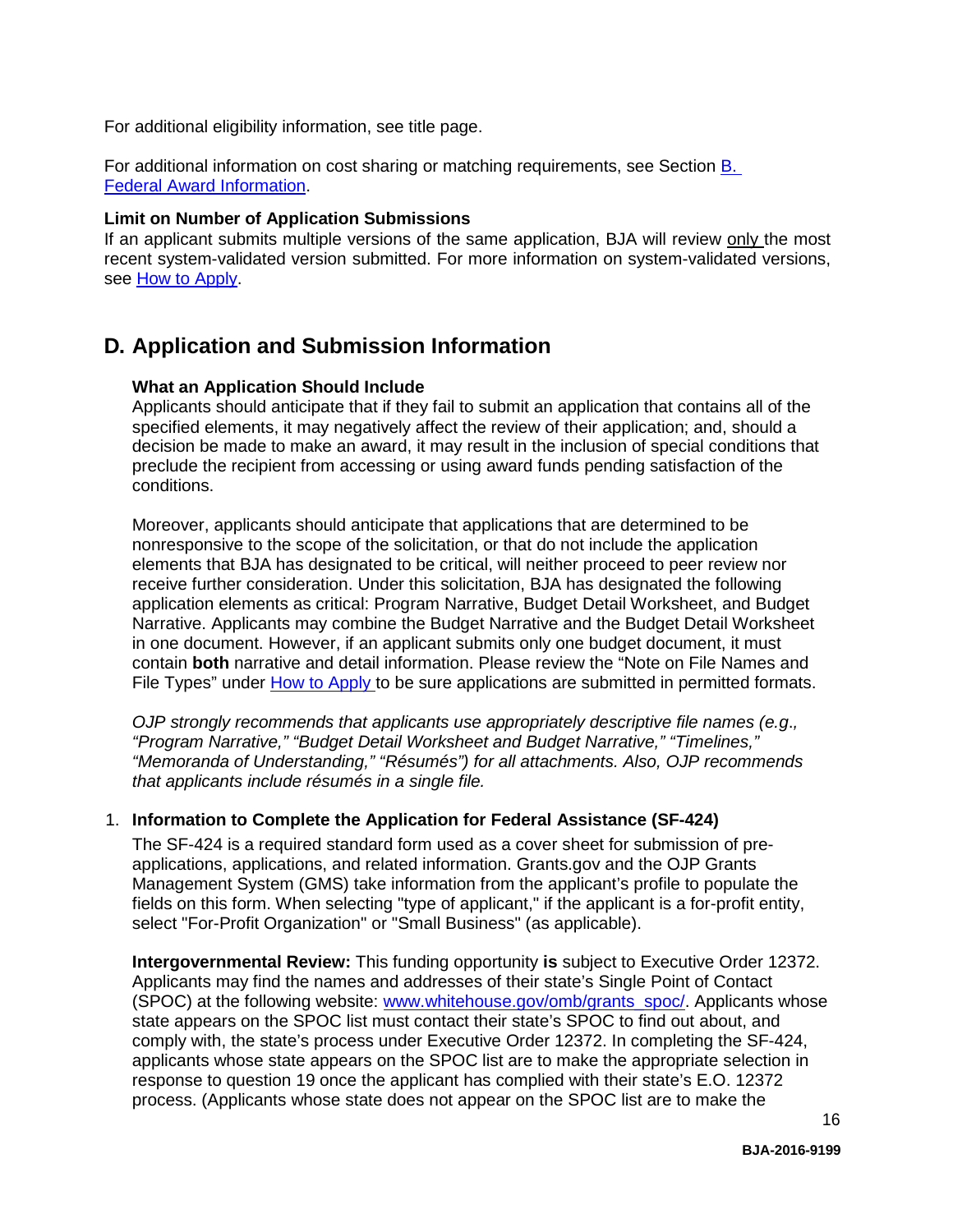appropriate selection in response to question 19 to indicate that the "Program is subject to E.O. 12372 but has not been selected by the State for review.")

#### 2. **Project Abstract**

Applications should include a high-quality Project Abstract that summarizes the proposed project in 400 words or less. Project Abstracts should be—

- Written for a general public audience.
- Submitted as a separate attachment with "Project Abstract" as part of its file name.
- Single-spaced, using a standard 12-point font (Times New Roman) with 1-inch margins.

As a separate attachment, the Project Abstract will **not** count against the page limit for the Program Narrative.

All project abstracts should follow the detailed template available at [ojp.gov/funding/Apply/Resources/ProjectAbstractTemplate.pdf.](http://ojp.gov/funding/Apply/Resources/ProjectAbstractTemplate.pdf)

**Permission to Share Project Abstract with the Public:** It is unlikely that BJA will be able to fund all applications submitted under this solicitation, but it may have the opportunity to share information with the public regarding unfunded applications; for example, through a listing on a web page available to the public. The intent of this public posting would be to allow other possible funders to become aware of such proposals.

In the Project Abstract template, applicants are asked to indicate whether they give OJP permission to share their Project Abstract (including contact information) with the public. Granting (or failing to grant) this permission will not affect OJP's funding decisions, and, if the application is not funded, granting permission will not guarantee that abstract information will be shared, nor will it guarantee funding from any other source.

**Note:** OJP may choose not to list a project that otherwise would have been included in a listing of unfunded applications, should the abstract fail to meet the format and content requirements noted above and outlined in the Project Abstract template.

#### 3. **Program Narrative**

The Program Narrative should respond to the solicitation and the [Selection Criteria \(1-6\)](#page-23-1) in the order given. The Program Narrative should be double-spaced, using a standard 12-point font (Times New Roman is preferred) with no less than 1-inch margins, and should not exceed 20 pages. Please number pages "1 of 20," "2 of 20," etc.

If the Program Narrative fails to comply with these length-related restrictions, BJA may consider such noncompliance in peer review and in final award decisions.

The following sections should be included as part of the Program Narrative:

- a) Statement of the Problem
- b) Project Design and Implementation
- c) Capabilities and Competencies
- d) Program Continuity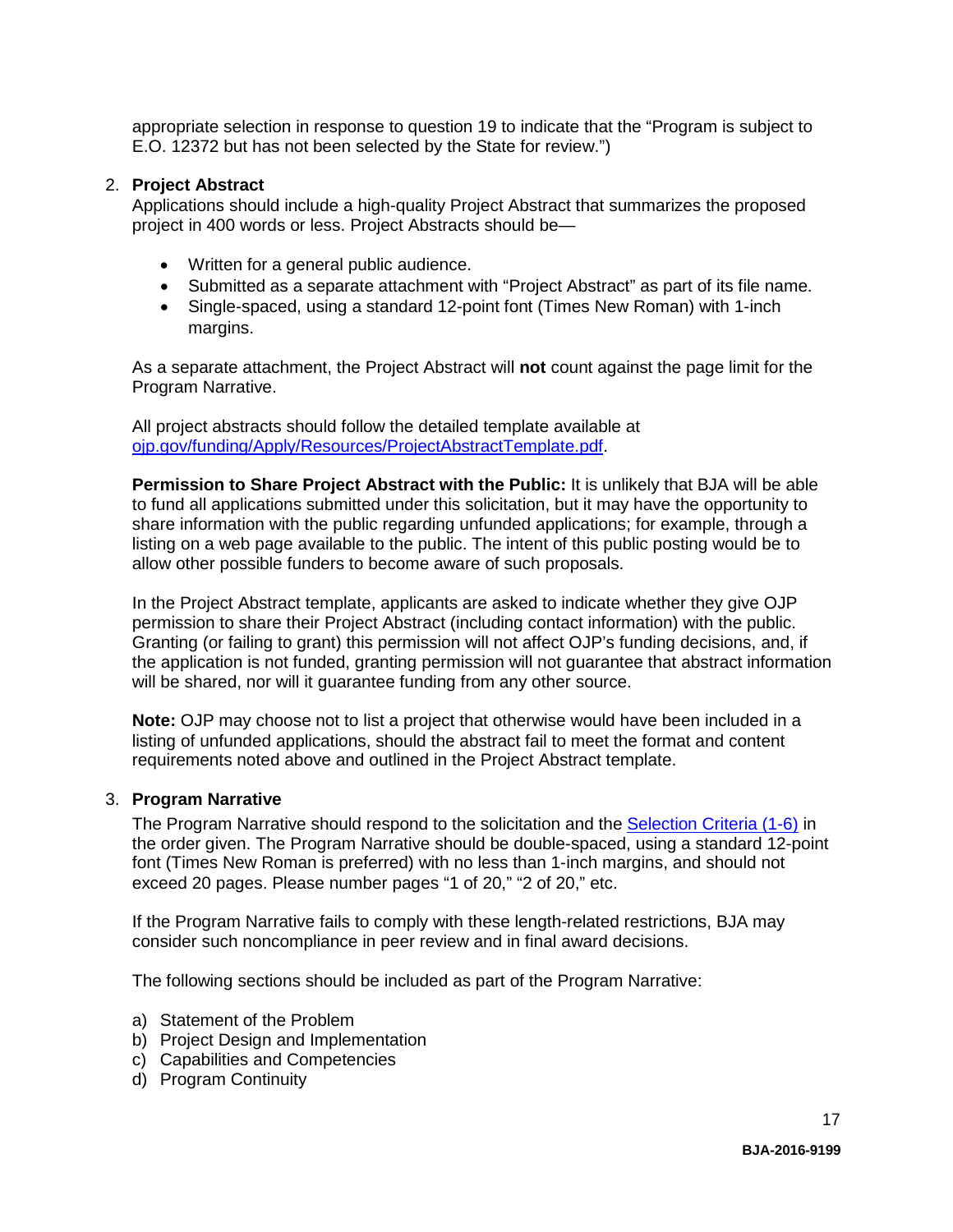e) Plan for Collecting the Data Required for this Solicitation's Performance Measures and **Sustainment** 

To demonstrate program progress and success, as well as to assist the Department with fulfilling its responsibilities under the Government Performance and Results Act of 1993 (GPRA), Public Law 103-62, and the GPRA Modernization Act of 2010, Public Law 111–352, applicants that receive funding under this solicitation must regularly provide data that measure the results of their work done under this solicitation. Post award, recipients will be required to submit quarterly performance metrics through BJA's online Performance Measurement Tool (PMT), located at [www.bjaperformancetools.org.](http://www.bjaperformancetools.org/) Applicants should review the complete list of BWC PIP program performance measures at:

[https://www.bjaperformancetools.org/help/BWCPerformanceMeasures.pdf.](https://www.bjaperformancetools.org/help/BWCPerformanceMeasures.pdf)

BJA does not require applicants to submit performance measures data with their application. Performance measures are included as an alert that BJA will require successful applicants to submit specific data as part of their reporting requirements. For the application, applicants should indicate an understanding of these requirements and discuss how they will gather the required data, should they receive funding.

#### **Note on Project Evaluations**

Applicants that propose to use funds awarded through this solicitation to conduct project evaluations should be aware that certain project evaluations (such as systematic investigations designed to develop or contribute to generalizable knowledge) may constitute "research" for purposes of applicable DOJ human subjects' protection regulations. However, project evaluations that are intended only to generate internal improvements to a program or service or are conducted only to meet OJP's performance measure data reporting requirements likely do not constitute "research." Applicants should provide sufficient information for OJP to determine whether the particular project they propose would either intentionally or unintentionally collect and/or use information in such a way that it meets the DOJ regulatory definition of research.

Research, for the purposes of human subjects protections for OJP-funded programs, is defined as, "a systematic investigation, including research development, testing, and evaluation, designed to develop or contribute to generalizable knowledge" 28 C.F.R. § 46.102(d). For additional information on determining whether a proposed activity would constitute research, see the decision tree to assist applicants on the "Research and the Protection of Human Subjects" section of the [OJP Funding Resource Center w](http://ojp.gov/funding/index.htm)eb page [\(http://ojp.gov/funding/Explore/SolicitationRequirements/EvidenceResearchEvaluationRequi](http://ojp.gov/funding/Explore/SolicitationRequirements/EvidenceResearchEvaluationRequirements.htm) [rements.htm\)](http://ojp.gov/funding/Explore/SolicitationRequirements/EvidenceResearchEvaluationRequirements.htm). Applicants whose proposals may involve a research or statistical component also should review the "Data Privacy and Confidentiality Requirements" section on that web page.

#### 4. **Budget Detail Worksheet and Budget Narrative**

#### **a. Budget Detail Worksheet**

A sample Budget Detail Worksheet can be found at [http://ojp.gov/funding/Apply/Resources/BudgetDetailWorksheet.pdf.](http://ojp.gov/funding/Apply/Resources/BudgetDetailWorksheet.pdf) Applicants that submit their budget in a different format should include the budget categories listed in the sample budget worksheet.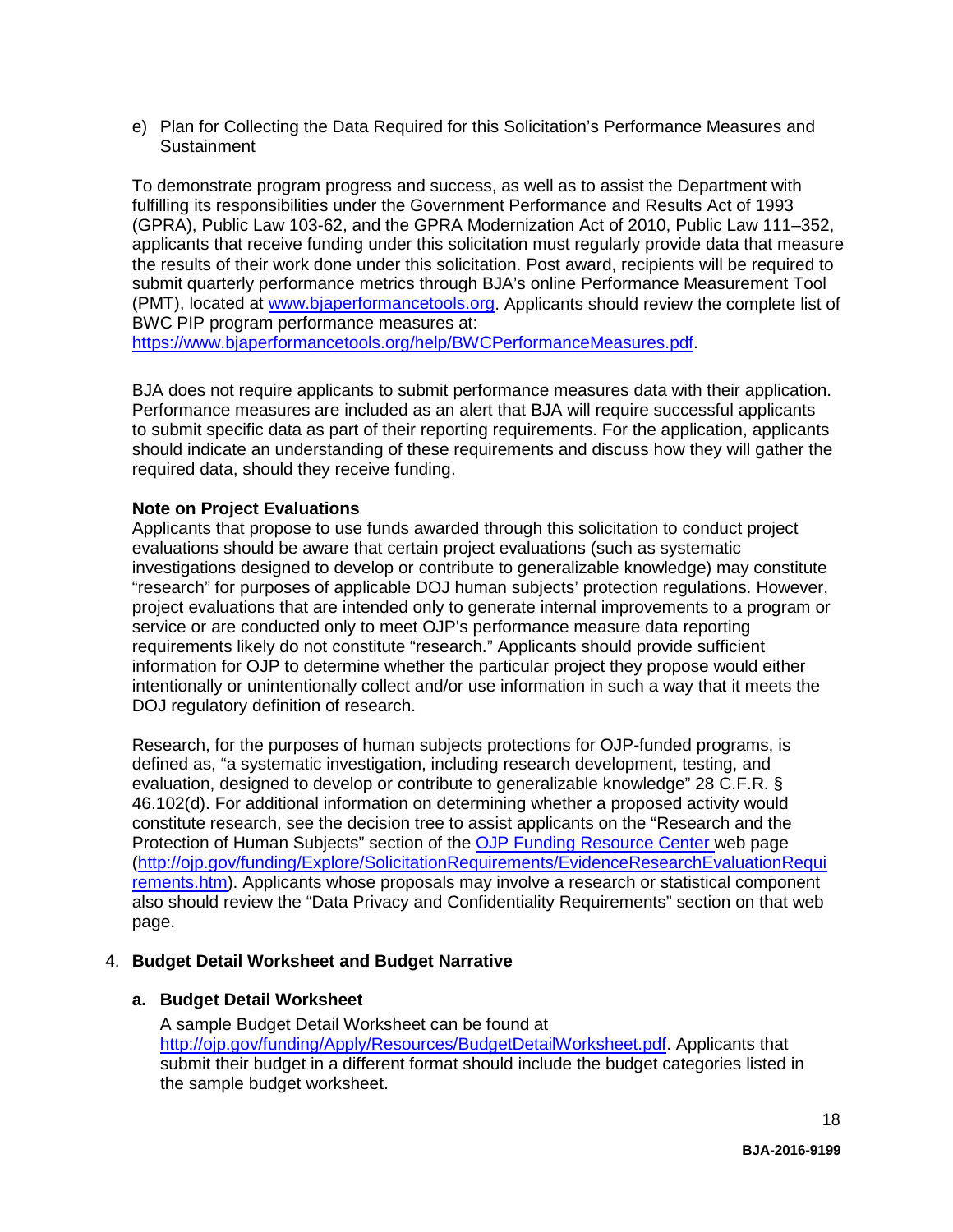The Budget Detail Worksheet should be broken down by year.

For questions pertaining to budget and examples of allowable and unallowable costs, see the Financial Guide at<http://ojp.gov/financialguide/DOJ/index.htm>*.*

#### **b. Budget Narrative**

The Budget Narrative should thoroughly and clearly describe every category of expense listed in the Budget Detail Worksheet. OJP expects proposed budgets to be complete, cost effective, and allowable (e.g., reasonable, allocable, and necessary for project activities).

Applicants should demonstrate in their Budget Narratives how they will maximize cost effectiveness of grant expenditures. Budget Narratives should generally describe cost effectiveness in relation to potential alternatives and the goals of the project. For example, a Budget Narrative should detail why planned in-person meetings are necessary, or how technology and collaboration with outside organizations could be used to reduce costs, without compromising quality.

The narrative should be mathematically sound and correspond with the information and figures provided in the Budget Detail Worksheet. The narrative should explain how the applicant estimated and calculated all costs, and how they are relevant to the completion of the proposed project. The narrative may include tables for clarification purposes but need not be in a spreadsheet format. As with the Budget Detail Worksheet, the Budget Narrative should be broken down by year.

# **c. Non-Competitive Procurement Contracts In Excess of Simplified Acquisition Threshold**

If an applicant proposes to make one or more non-competitive procurements of products or services, where the non-competitive procurement will exceed the simplified acquisition threshold (also known as the small purchase threshold), which is currently set at \$150,000, the application should address the considerations outlined in the [Financial](http://ojp.gov/financialguide/DOJ/index.htm)  [Guide.](http://ojp.gov/financialguide/DOJ/index.htm)

# **d. Pre-Agreement Cost Approvals**

For information on pre-agreement costs, see Section [B. Federal Award Information.](#page-10-0)

# 5. **Indirect Cost Rate Agreement (if applicable)**

Indirect costs are allowed only under the following circumstances:

- (a) The applicant has a current, federally approved indirect cost rate; or
- (b) The applicant is eligible to use and elects to use the "de minimis" indirect cost rate described in the Part 200 Uniform Requirements as set out at 2 C.F.R. 200.414(f).

Attach a copy of the federally approved indirect cost rate agreement to the application. Applicants that do not have an approved rate may request one through their cognizant federal agency, which will review all documentation and approve a rate for the applicant organization, or, if the applicant's accounting system permits, costs may be allocated in the direct cost categories. For the definition of Cognizant Federal Agency, see the "Glossary of Terms" in the [Financial Guide.](http://ojp.gov/financialguide/DOJ/index.htm) For assistance with identifying your cognizant agency, please contact the Customer Service Center at 800-458-0786 or at [ask.ocfo@usdoj.gov.](mailto:ask.ocfo@usdoj.gov) If DOJ is the cognizant federal agency, applicants may obtain information needed to submit an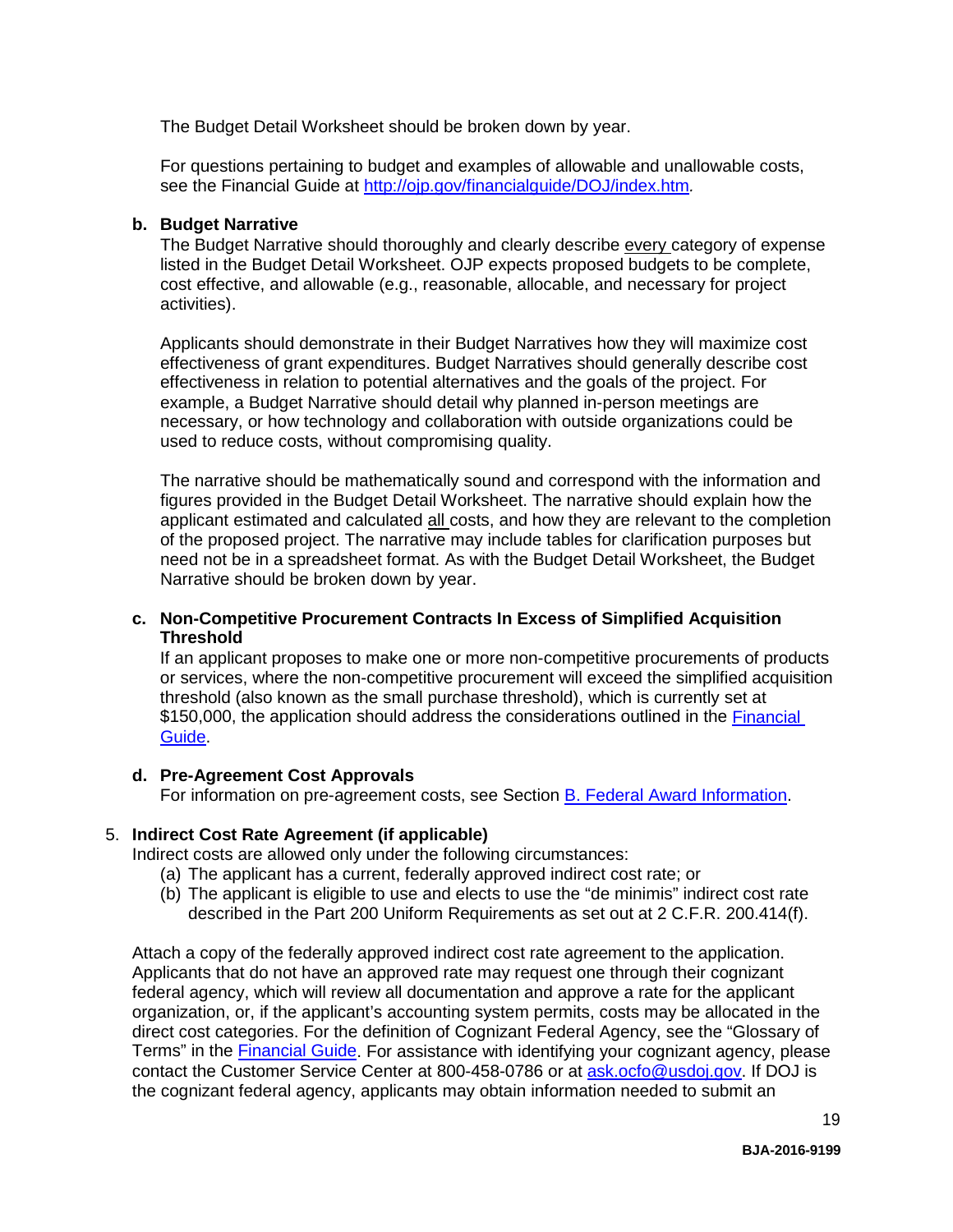indirect cost rate proposal at [http://www.ojp.gov/funding/Apply/Resources/IndirectCosts.pdf.](http://www.ojp.gov/funding/Apply/Resources/IndirectCosts.pdf)

In order to use the "de minimis" indirect rate, attach written documentation to the application that advises OJP of both the applicant's eligibility (to use the "de minimis" rate) and its election. If the applicant elects the "de minimis" method, costs must be consistently charged as either indirect or direct costs, but may not be double charged or inconsistently charged as both. In addition, if this method is chosen then it must be used consistently for all federal awards until such time as you choose to negotiate a federally approved indirect cost rate.<sup>[7](#page-18-0)</sup>

# 6. **Tribal Authorizing Resolution (if applicable)**

Tribes, tribal organizations, or third parties proposing to provide direct services or assistance to residents on tribal lands should include in their applications a resolution, a letter, affidavit, or other documentation, as appropriate, that certifies that the applicant has the legal authority from the tribe(s) to implement the proposed project on tribal lands. In those instances when an organization or consortium of tribes applies for a grant on behalf of a tribe or multiple specific tribes, the application should include appropriate legal documentation, as described above, from all tribes that would receive services or assistance under the grant. A consortium of tribes for which existing consortium bylaws allow action without support from all tribes in the consortium (i.e., without an authorizing resolution or comparable legal documentation from each tribal governing body) may submit, instead, a copy of its consortium bylaws with the application.

Applicants unable to submit an application that includes a fully-executed (i.e., signed) copy of appropriate legal documentation, as described above, consistent with the applicable tribe's governance structure, should, at a minimum, submit an unsigned draft version of such legal documentation as part of its application (except for cases in which, with respect to a tribal consortium applicant, consortium bylaws allow action without the support of all consortium member tribes). If selected for funding, BJA will make use of and access to funds contingent on receipt of the fully-executed legal documentation.

# 7. **Applicant Disclosure of High Risk Status**

Applicants are to disclose whether they are currently designated high risk by another federal grant making agency. This includes any status requiring additional oversight by the federal agency due to past programmatic or financial concerns. If an applicant is designated high risk by another federal grant making agency, you must email the following information to [OJPComplianceReporting@usdoj.gov](mailto:OJPComplianceReporting@usdoj.gov) at the time of application submission:

- The federal agency that currently designated the applicant as high risk
- Date the applicant was designated high risk
- The high risk point of contact name, phone number, and email address, from that federal agency
- Reasons for the high risk status

OJP seeks this information to ensure appropriate federal oversight of any grant award. Disclosing this high risk information does not disqualify any organization from receiving an OJP award. However, additional grant oversight may be included, if necessary, in award documentation.

<span id="page-18-0"></span><sup>7</sup> See 2 C.F.R. § 200.414(f). <u>.</u>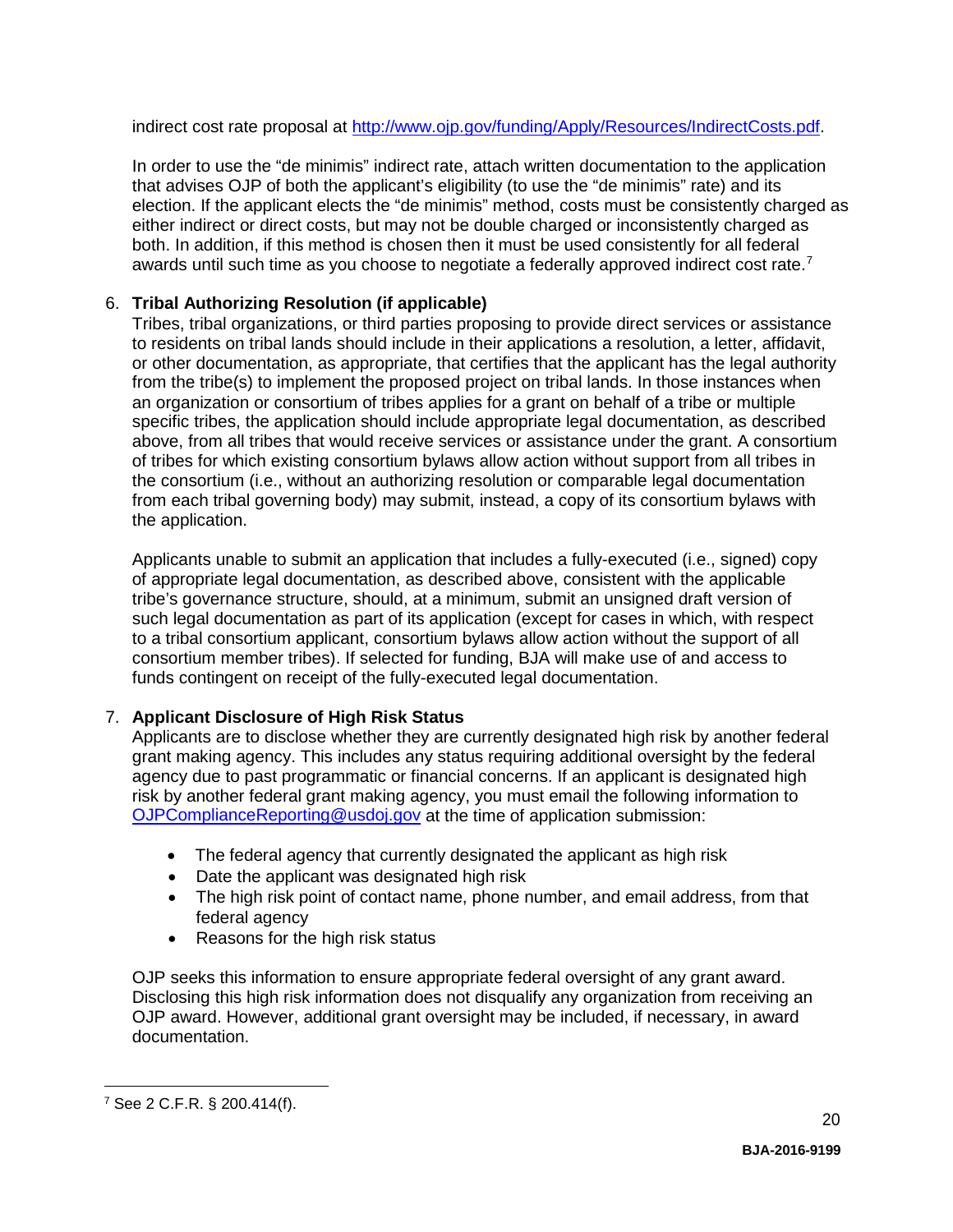# 8. **Additional Attachments**

# **a. Memorandum of Understanding/Letters of Intent**

Applicants should include evidence of cross-agency collaboration and a high level of commitment from participating agencies and entities via a memorandum of understanding or other appropriate mechanism.

# **b. Timeline**

Include a timeline that identifies milestones, numerically lists deliverables, and identifies who is responsible for each activity.

# **c. Applicant Disclosure of Pending Applications**

Applicants are to disclose whether they have pending applications for federally funded grants or subgrants (including cooperative agreements) that include requests for funding to support the same project being proposed under this solicitation and will cover the identical cost items outlined in the Budget Narrative and Budget Detail Worksheet in the application under this solicitation. The disclosure should include both direct applications for federal funding (e.g., applications to federal agencies) and indirect applications for such funding (e.g., applications to state agencies that will subaward federal funds).

OJP seeks this information to help avoid any inappropriate duplication of funding. Leveraging multiple funding sources in a complementary manner to implement comprehensive programs or projects is encouraged and is not seen as inappropriate duplication.

Applicants that have pending applications as described above are to provide the following information about pending applications submitted within the last 12 months:

- The federal or state funding agency.
- The solicitation name/project name.
- The point of contact information at the applicable funding agency.

| Federal or<br><b>State Funding</b><br>Agency                                                    | <b>Solicitation</b><br><b>Name/Project Name</b>                                                  | Name/Phone/Email for Point of Contact at Funding<br>Agency |
|-------------------------------------------------------------------------------------------------|--------------------------------------------------------------------------------------------------|------------------------------------------------------------|
| DOJ/COPS                                                                                        | <b>COPS Hiring</b><br>Program                                                                    | Jane Doe, 202/000-0000; jane.doe@usdoj.gov                 |
| HH <sub>S</sub> /<br>Substance<br>Abuse &<br><b>Mental Health</b><br>Services<br>Administration | Drug Free<br>Communities<br>Mentoring Program/<br>North County Youth<br><b>Mentoring Program</b> | John Doe, 202/000-0000; john.doe@hhs.gov                   |

Applicants should include the table as a separate attachment to their application. The file should be named "Disclosure of Pending Applications."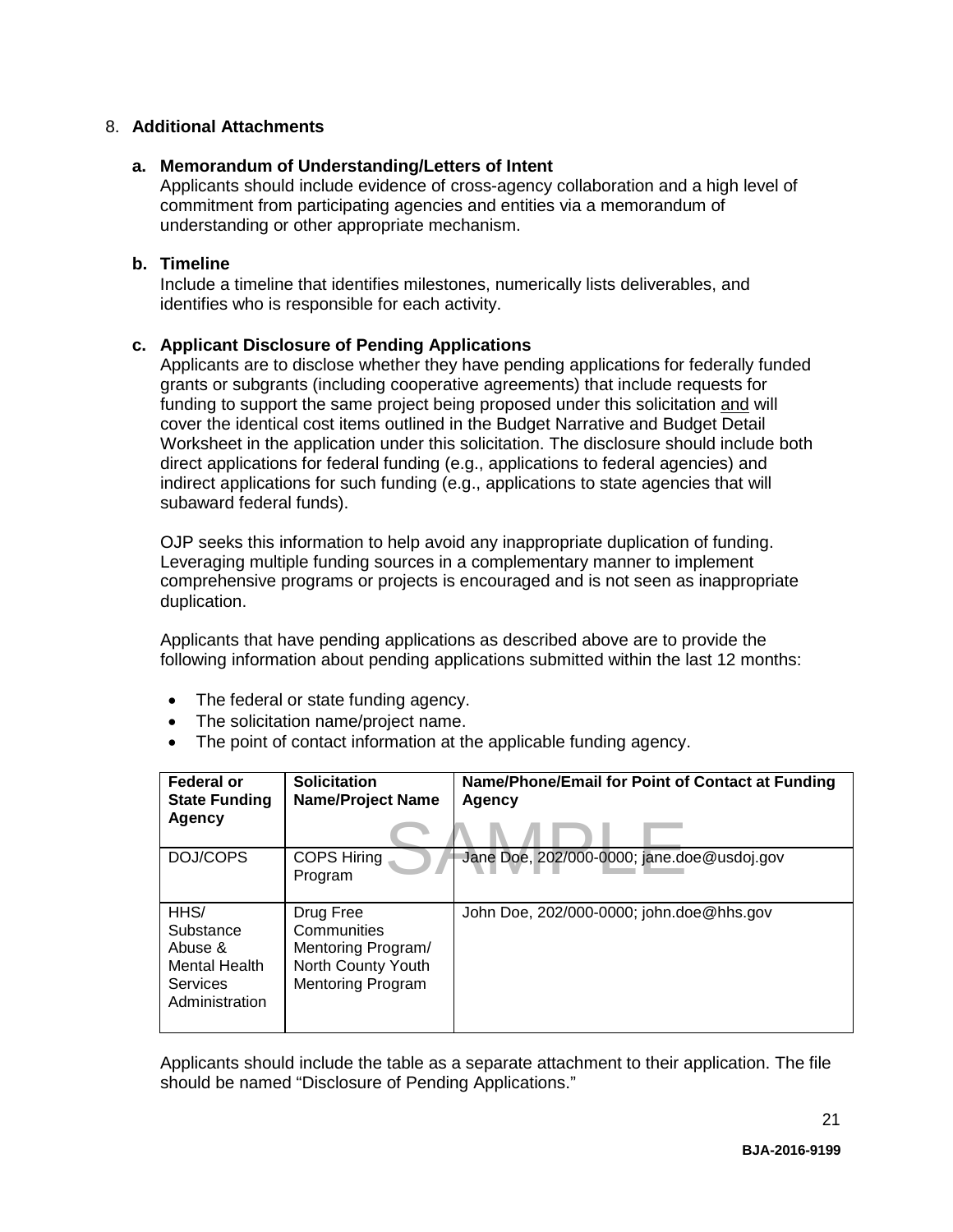Applicants that do not have pending applications as described above are to include a statement to this effect in the separate attachment page (e.g., "[Applicant Name on SF-424] does not have pending applications submitted within the last 12 months for federally funded grants or subgrants (including cooperative agreements) that include requests for funding to support the same project being proposed under this solicitation and will cover the identical cost items outlined in the Budget Narrative and Budget Detail Worksheet in the application under this solicitation.").

# 9. **Financial Management and System of Internal Controls Questionnaire**

In accordance with the Part 200 Uniform Requirements as set out at 2 C.F.R. 200.205, federal agencies must have in place a framework for evaluating the risks posed by applicants before they receive a federal award. To facilitate part of this risk evaluation, **all**  applicants (other than an individual) are to download, complete, and submit this [form.](http://ojp.gov/funding/Apply/Resources/FinancialCapability.pdf)

#### 10. **Disclosure of Lobbying Activities**

All applicants must complete this information. Applicants that expend any funds for lobbying activities are to provide the detailed information requested on the form Disclosure of Lobbying Activities (SF-LLL). Applicants that do not expend any funds for lobbying activities are to enter "N/A" in the text boxes for item 10 ("a. Name and Address of Lobbying Registrant" and "b. Individuals Performing Services").

#### <span id="page-20-0"></span>**How to Apply**

Applicants must register in and submit applications through Grants.gov, a primary source to find federal funding opportunities and apply for funding. Find complete instructions on how to register and submit an application at [www.Grants.gov.](http://www.grants.gov/) Applicants that experience technical difficulties during this process should call the Grants.gov Customer Support Hotline at **800**-**518**- **4726** or **606**-**545**-**5035**, 24 hours a day, 7 days a week, except federal holidays. Registering with Grants.gov is a one-time process; however, **processing delays may occur, and it can take several weeks** for first-time registrants to receive confirmation and a user password. OJP encourages applicants to **register several weeks before** the application submission deadline. In addition, OJP urges applicants to submit applications 72 hours prior to the application due date to allow time to receive validation messages or rejection notifications from Grants.gov, and to correct in a timely fashion any problems that may have caused a rejection notification. Common errors are not justification for appeal.

BJA strongly encourages all prospective applicants to sign up for Grants.gov email [notifications](http://www.grants.gov/web/grants/manage-subscriptions.html) regarding this solicitation. If this solicitation is cancelled or modified, individuals who sign up with Grants.gov for updates will be automatically notified.

**Note on Attachments:** Grants.gov has two categories of files for attachments: mandatory and optional. OJP receives all files attached in both categories. Please ensure all required documents are attached in the mandatory category.

**Note on File Names and File Types:** Grants.gov only permits the use of certain specific characters in names of attachment files. Valid file names may include only the characters shown in the table below. Grants.gov is designed to reject any application that includes an attachment(s) with a file name that contains any characters not shown in the table below.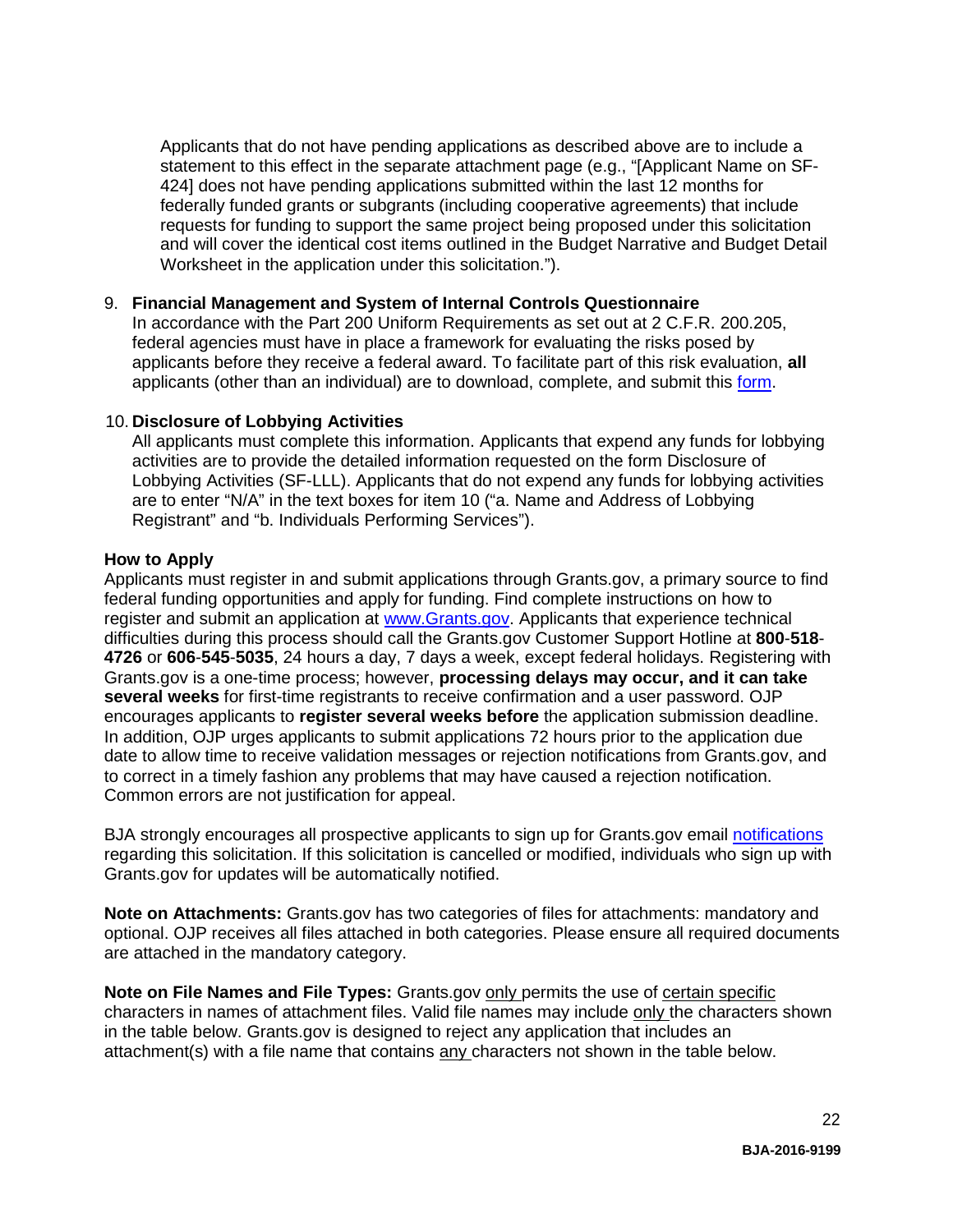| <b>Characters</b>    |                                                          | <b>Special Characters</b> |                       |
|----------------------|----------------------------------------------------------|---------------------------|-----------------------|
| Upper case $(A - Z)$ | Parenthesis ()                                           | Curly braces $\{\}$       | Square brackets []    |
| Lower case $(a - z)$ | Ampersand (&)                                            | Tilde $(-)$               | Exclamation point (!) |
| Underscore (         | Comma $($ , $)$                                          | Semicolon (; )            | Apostrophe ('         |
| Hyphen $(-)$         | At sign $(\mathcal{Q})$                                  | Number sign (#)           | Dollar sign (\$)      |
| Space                | Percent sign (%)                                         | Plus sign $(+)$           | Equal sign $(=)$      |
| Period (.)           | When using the ampersand (&) in XML, applicants must use |                           |                       |
|                      | the "&" format.                                          |                           |                       |

Grants.gov is designed to forward successfully submitted applications to the OJP Grants Management System (GMS).

**GMS does not accept executable file types as application attachments**. These disallowed file types include, but are not limited to, the following extensions: ".com," ".bat," ".exe," ".vbs," ".cfg," ".dat," ".db," ".dbf," ".dll," ".ini," ".log," ".ora," ".sys," and ".zip." GMS may reject applications with files that use these extensions. It is important to allow time to change the type of file(s) if the application is rejected.

All applicants are required to complete the following steps:

OJP may not make a federal award to an applicant organization until the applicant organization has complied with all applicable DUNS and SAM requirements. Individual applicants must comply with all Grants.gov requirements. If an applicant has not fully complied with the requirements by the time the federal awarding agency is ready to make a federal award, the federal awarding agency may determine that the applicant is not qualified to receive a federal award and use that determination as a basis for making a federal award to another applicant.

Individual applicants should search Grants.gov for a funding opportunity for which individuals are eligible to apply. Use the Funding Opportunity Number (FON) to register. Complete the registration form at<https://apply07.grants.gov/apply/IndCPRegister> to create a username and password. Individual applicants should complete all steps except 1, 2, and 4.

- **1. Acquire a Data Universal Numbering System (DUNS) number.** In general, the Office of Management and Budget (OMB) requires that all applicants (other than individuals) for federal funds include a DUNS number in their applications for a new award or a supplement to an existing award. A DUNS number is a unique nine-digit sequence recognized as the universal standard for identifying and differentiating entities receiving federal funds. The identifier is used for tracking purposes and to validate address and point of contact information for federal assistance applicants, recipients, and subrecipients. The DUNS number will be used throughout the grant life cycle. Obtaining a DUNS number is a free, one-time activity. Call Dun and Bradstreet at 866-705-5711 to obtain a DUNS number or apply online at [www.dnb.com.](http://www.dnb.com/) A DUNS number is usually received within 1–2 business days.
- **2. Acquire registration with the System for Award Management (SAM).** SAM is the repository for standard information about federal financial assistance applicants, recipients, and subrecipients. OJP requires all applicants (other than individuals) for federal financial assistance to maintain current registrations in the SAM database. Applicants must be registered in SAM to successfully register in Grants.gov. Applicants must **update or renew their SAM registration annually** to maintain an active status. SAM registration and renewal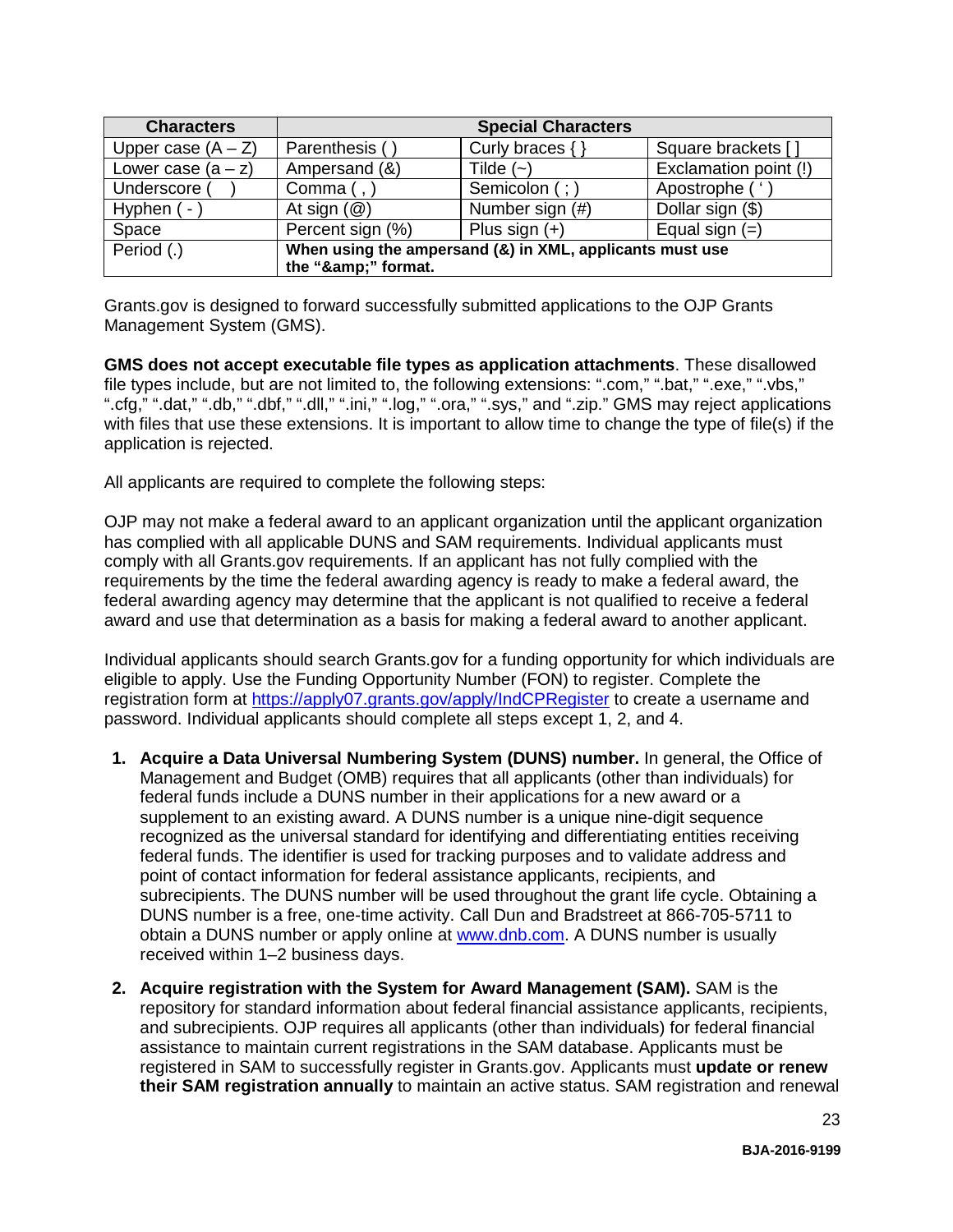can take as long as 10 business days to complete.

Applications cannot be successfully submitted in Grants.gov until Grants.gov receives the SAM registration information. Once the SAM registration/renewal is complete, **the information transfer from SAM to Grants.gov can take up to 48 hours.** OJP recommends that the applicant register or renew registration with SAM as early as possible.

Information about SAM registration procedures can be accessed at [www.sam.gov.](https://www.sam.gov/portal/public/SAM/?portal:componentId=1f834b82-3fed-4eb3-a1f8-ea1f226a7955&portal:type=action&interactionstate=JBPNS_rO0ABXc0ABBfanNmQnJpZGdlVmlld0lkAAAAAQATL2pzZi9uYXZpZ2F0aW9uLmpzcAAHX19FT0ZfXw**)

Failure to establish a SAM registration or acquiring an AOR is not grounds for an appeal for delayed application submission and this type of appeal is routinely rejected.

- **3. Acquire an Authorized Organization Representative (AOR) and a Grants.gov username and password**. Complete the AOR profile on Grants.gov and create a username and password. The applicant organization's DUNS number must be used to complete this step. For more information about the registration process for organizations, go to [www.grants.gov/web/grants/register.html.](http://www.grants.gov/web/grants/register.html) Individuals registering with Grants.gov should go to [http://www.grants.gov/web/grants/applicants/individual-registration.html.](http://www.grants.gov/web/grants/applicants/individual-registration.html)
- **4. Acquire confirmation for the AOR from the E-Business Point of Contact (E-Biz POC).**  The E-Biz POC at the applicant organization must log into Grants.gov to confirm the applicant organization's AOR. The E-Biz POC will need the Marketing Partner Identification Number (MPIN) password obtained when registering with SAM to complete this step. Note that an organization can have more than one AOR.
- **5. Search for the funding opportunity on Grants.gov**. Use the following identifying information when searching for the funding opportunity on Grants.gov. The Catalog of Federal Domestic Assistance number for this solicitation is 16.835, titled "Body Worn Camera Policy and Implementation," and the funding opportunity number is BJA-2016- 9199.
- **6. Select the correct Competition ID.** Some OJP solicitations posted to Grants.gov contain multiple purpose areas, denoted by the individual Competition ID. If applying to a solicitation with multiple Competition IDs, select the appropriate Competition ID for the intended purpose area of the application.
- **7. Submit a valid application consistent with this solicitation by following the directions in Grants.gov.** Within 24–48 hours after submitting the electronic application, the applicant should receive two notifications from Grants.gov. The first will confirm the receipt of the application and the second will state whether the application has been successfully validated, or rejected due to errors, with an explanation. It is possible to first receive a message indicating that the application is received and then receive a rejection notice a few minutes or hours later. Submitting well ahead of the deadline provides time to correct the problem(s) that caused the rejection. All applications are due to be submitted and in receipt of a successful validation message in Grants.gov by 11:59 p.m. eastern time on April 27, 2016.

**Important:** OJP urges applicants to submit applications **at least 72 hours prior** to the application due date to allow time to receive validation messages or rejection notifications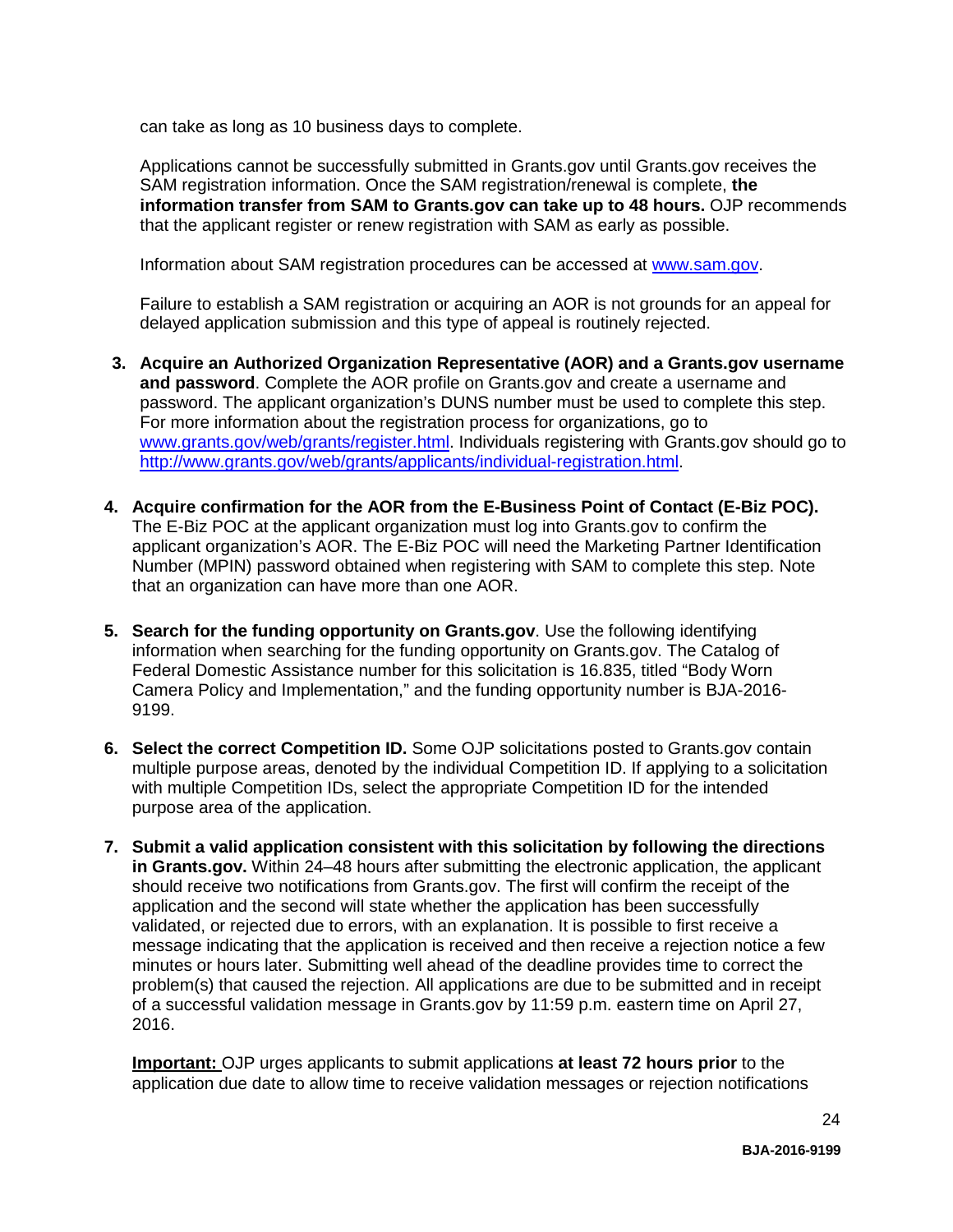from Grants.gov, and to correct in a timely fashion any problems that may have caused a rejection notification.

**8.** Click [here f](http://www.grants.gov/web/grants/applicants/organization-registration.html)or further details on DUNS, SAM, and Grants.gov registration steps and timeframes.

#### **Note: Duplicate Applications**

If an applicant submits multiple versions of the same application, BJA will review only the most recent system-validated version submitted. See Note on File Names and File Types under [How](#page-20-0)

# [to Apply.](#page-20-0)

#### **Experiencing Unforeseen Grants.gov Technical Issues**

Applicants that experience unforeseen Grants.gov technical issues beyond their control that prevent them from submitting their application by the deadline must contact the Grants.gov [Customer Support Hotline](http://www.grants.gov/web/grants/about/contact-us.html) or the [SAM Help Desk](https://www.fsd.gov/fsd-gov/home.do) to report the technical issue and receive a tracking number. Then applicants must email the BJA contact identified in the Contact Information section on page 2 **within 24 hours after the application deadline** and request approval to submit their application. The email must describe the technical difficulties, and include a timeline of the applicant's submission efforts, the complete grant application, the applicant's DUNS number, and any Grants.gov Help Desk or SAM tracking number(s). **Note: BJA** *does not* **automatically approve requests***.* After the program office reviews the submission, and contacts the Grants.gov or SAM Help Desks to validate the reported technical issues, OJP will inform the applicant whether the request to submit a late application has been approved or denied. If OJP determines that the applicant failed to follow all required procedures, which resulted in an untimely application submission, OJP will deny the applicant's request to submit their application.

The following conditions are generally insufficient to justify late submissions:

- Failure to register in SAM or Grants.gov in sufficient time. (SAM registration and renewal can take as long as 10 business days to complete. The information transfer from SAM to Grants.gov can take up to 48 hours.)
- Failure to follow Grants.gov instructions on how to register and apply as posted on its website.
- Failure to follow each instruction in the OJP solicitation.
- Technical issues with the applicant's computer or information technology environment, including firewalls.

**Notifications regarding known technical problems with Grants.gov, if any, are posted at the top of the OJP funding web page at [http://ojp.gov/funding/index.htm.](http://ojp.gov/funding/index.htm)**

# <span id="page-23-0"></span>**E. Application Review Information**

#### <span id="page-23-1"></span>**Selection Criteria**

#### 1. **Statement of the Problem (15 percent)**

1) Describe the problems that implementation of a body-worn camera program will seek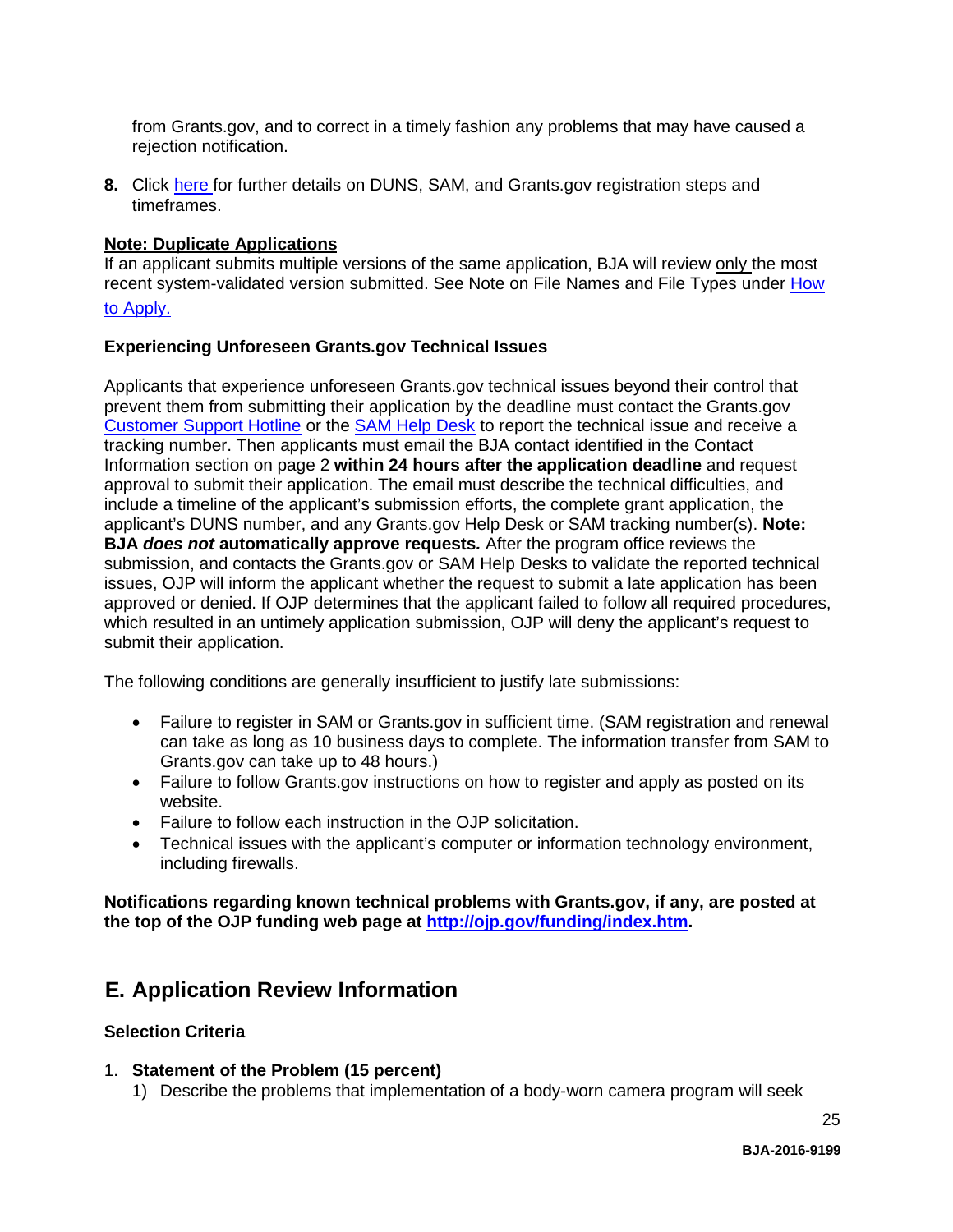to overcome:

- a) Provide data in support of the need for body-worn cameras.
- b) Describe the demographics of your jurisdiction.
- c) Demonstrate a full understanding of how officer complaints and use-of-force practices can be addressed by BWCs.
- d) Demonstrate a need to leverage DME (Digital Multimedia Evidence) to help inform adjudication of cases.
- e) Provide metrics for agency sworn personnel:
	- i. Total number of sworn officers within your agency.
	- ii. The number of sworn officers with patrol activities or with daily citizen interaction outside of the agency.
	- iii. The number of sworn officers your project expects to deploy body-worn cameras to when your program is completely implemented.
- 2) Additionally, all applicants must identify and provide a status of any other BJA BWC programs that have been applied for.

# **2. Project Design and Implementation (35 percent)**

- 1) Describe specifically how the project will accomplish expected outcomes by providing the goals, objectives, and performance measures applicable to the project.
- 2) Include a comprehensive timeline (as an attachment) that identifies milestones, numerically lists deliverables, and identifies who is responsible for each activity.
- 3) Utilizing the COPS "Implementing a Body-Worn Camera Program"[8](#page-24-0) report, the applicant will demonstrate a thorough understanding and appreciation of the issues discussed, and will incorporate the most important program design elements in their proposal.
- 4) All applicants must describe a detailed implementation plan for achieving the goals of the BWC PIP.
- 5) Demonstrate a partnership with associated agencies and advocacy groups necessary to effectively utilize DME and promote the program objectives.
- 6) Identify methods to develop policies and tracking mechanisms that include Freedom of Information Act (FOIA) statutes and regulations pertaining to storage, retention, redaction, and expungement as well as privacy policies addressing BWC issues involving civil rights, domestic violence, juvenile, and other victims' groups.

# **3. Capabilities and Competencies (20 percent)**

<u>.</u>

- 1) Fully describe the applicant's capabilities to implement the project and the competencies of the staff assigned to the project.
- 2) Describe and demonstrate effective policy development and implementation and describe program communications plans.
- 3) Describe the agency's technology capabilities including previous systems' implementation projects
- 4) Describe previous law enforcement programs and initiatives that required broad community and stakeholder engagement and report the results of those efforts.
- 5) Describe previous mobile technology deployments and the results of those efforts (i.e., mobile: records management systems (RMS), computer aided dispatch

<span id="page-24-0"></span><sup>8</sup> Miller, Lindsay, Jessica Toliver, and Police Executive Research Forum. 2014. *Implementing a Body-Worn Camera Program: Recommendations and Lessons Learned*. Washington, DC: Office of Community Oriented Policing Services. [www.justice.gov/iso/opa/resources/472014912134715246869.pdf.](http://www.justice.gov/iso/opa/resources/472014912134715246869.pdf)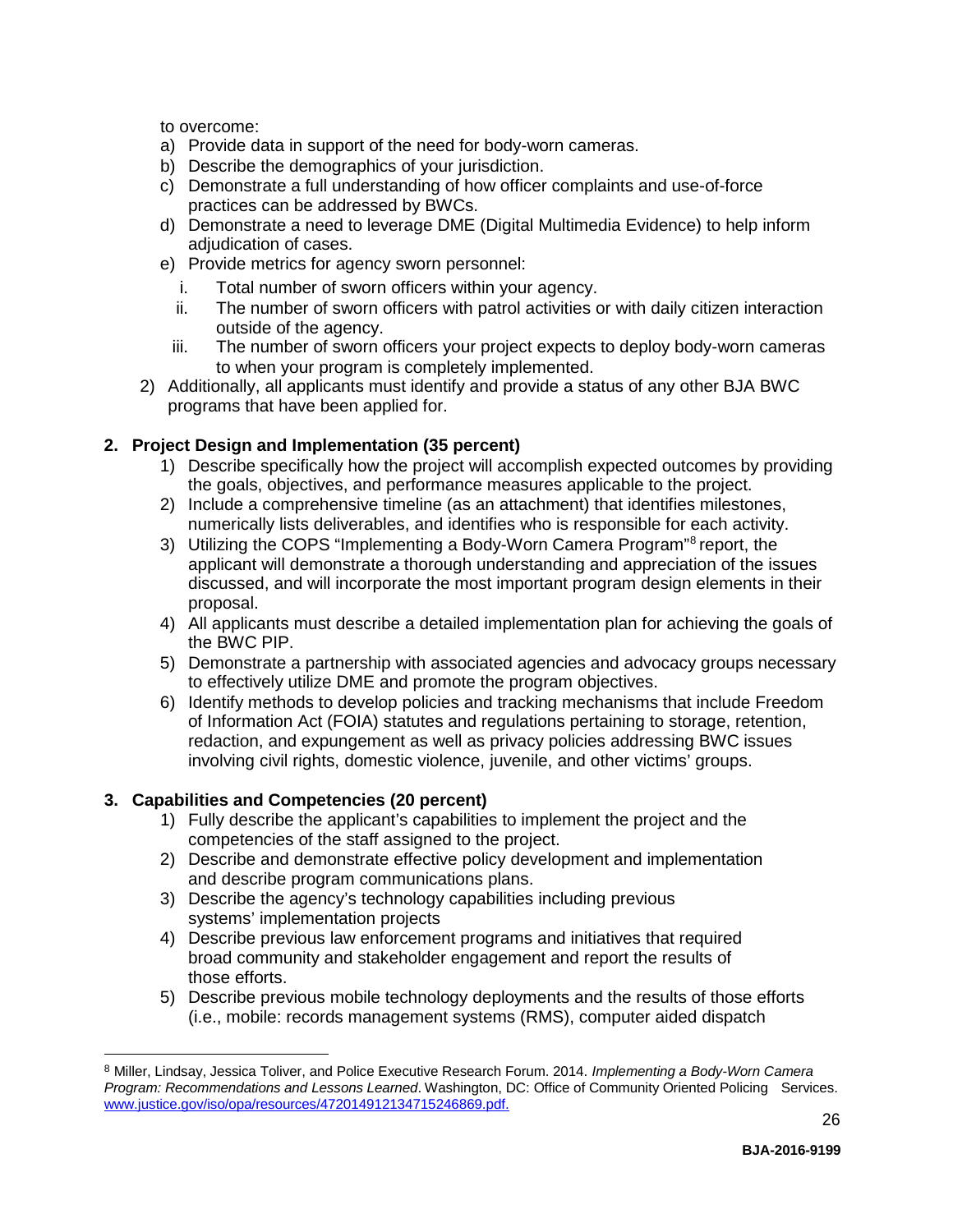(CAD), electronic citations and other reports, mobile computers and devices, in-car video, and mobile applications).

6) Provide evidence of broad community and stakeholder collaboration and a high level of commitment from participating agencies and entities via memoranda of understanding or other appropriate documentation. Such commitment for the BWC PIP should be described in the application and submitted as attachments with the application.

#### **4. Program Continuity (10 percent)**

Describe specifically how the agency will support the body-worn camera program once federal funds are exhausted.

- 1) Plan for Collecting the Data Required for this Solicitation's Performance Measures. Describe the process for measuring project performance.
- 2) Identify who will collect the data, who is responsible for performance measurement, and how the information will be used to guide and evaluate the impact of the program.
- 3) Describe the process to accurately report implementation findings.

#### **5. Budget (20 percent)**

- 1) Provide a proposed budget and Budget Narrative that are complete, cost effective, and allowable (e.g., reasonable, allocable, and necessary for project activities).
- 2) Budget Narratives should demonstrate how applicants will maximize cost effectiveness of grant expenditures.
- 3) Budget Narratives should enhance the information provided in the Budget Detail Worksheet, providing details about how the line items impact the overall project.
- 4) Budget Narratives should demonstrate cost effectiveness in relation to potential alternatives and the goals of the project.<sup>[9](#page-25-1)</sup>

#### <span id="page-25-0"></span>**Review Process**

-

OJP is committed to ensuring a fair and open process for awarding grants. BJA reviews the application to make sure that the information presented is reasonable, understandable, measurable, and achievable, as well as consistent with the solicitation.

Peer reviewers will review the applications submitted under this solicitation that meet basic minimum requirements. For purposes of assessing whether applicants have met basic minimum requirements, OJP screens applications for compliance with specified program requirements to help determine which applications should proceed to further consideration for award. Although program requirements may vary, the following are common requirements applicable to all solicitations for funding under OJP grant programs:

- Applications must be submitted by an eligible type of applicant.
- Applications must request funding within programmatic funding constraints (if applicable).
- Applications must be responsive to the scope of the solicitation.
- Applications must include all items designated as "critical elements."
- Applicants will be checked against the System for Award Management (SAM).

<span id="page-25-1"></span> $9$  Generally speaking, a reasonable cost is a cost that if, in its nature or amount, does not exceed that which would be incurred by a prudent person under the circumstances prevailing at the time the decision was made to incur the costs.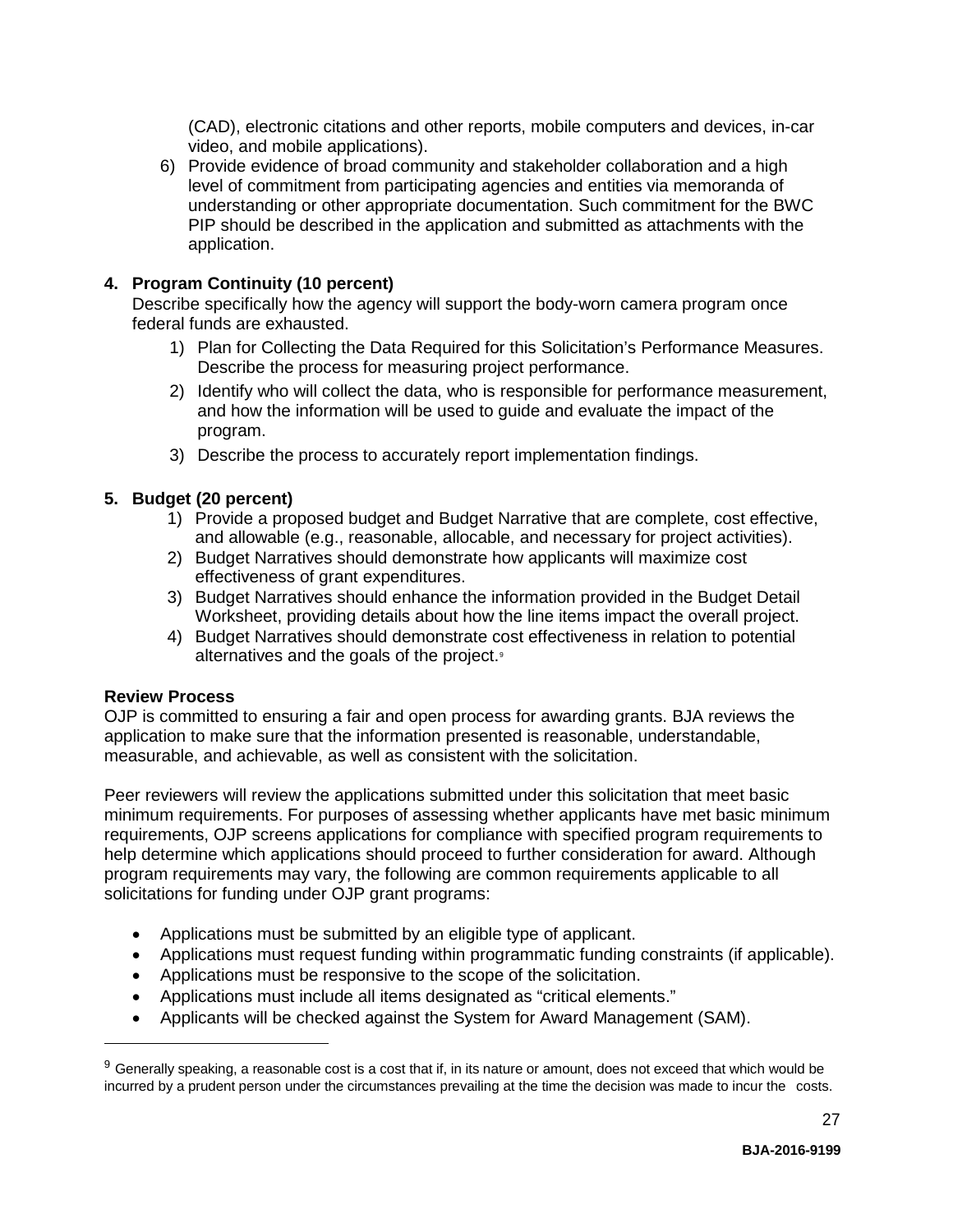For a list of critical elements, see ["What an Application Should Include"](#page-14-2) under [Section D.](#page-14-1)  [Application and Submission Information.](#page-14-1)

BJA may use internal peer reviewers, external peer reviewers, or a combination, to assess applications meeting basic minimum requirements on technical merit using the solicitation's selection criteria. An external peer reviewer is an expert in the subject matter of a given solicitation who is not a current DOJ employee. An internal reviewer is a current DOJ employee who is well-versed or has expertise in the subject matter of this solicitation. A peer review panel will evaluate, score, and rate applications that meet basic minimum requirements. Peer reviewers' ratings and any resulting recommendations are advisory only, although their views are considered carefully. In addition to peer review ratings, considerations for award recommendations and decisions may include, but are not limited to, underserved populations, geographic diversity, strategic priorities, past performance under prior BJA and OJP awards, and available funding.

OJP reviews applications for potential discretionary awards to evaluate the risks posed by applicants before they receive an award. This review may include but is not limited to the following:

- 1. Financial stability and fiscal integrity
- 2. Quality of management systems and ability to meet the management standards prescribed in the Financial Guide
- 3. History of performance
- 4. Reports and findings from audits
- 5. The applicant's ability to effectively implement statutory, regulatory, or other requirements imposed on award recipients
- 6. Proposed costs to determine if the Budget Detail Worksheet and Budget Narrative accurately explain project costs, and whether those costs are reasonable, necessary, and allowable under applicable federal cost principles and agency regulations

Absent explicit statutory authorization or written delegation of authority to the contrary, all final award decisions will be made by the Assistant Attorney General, who may consider factors including, but not limited to, peer review ratings, underserved populations, geographic diversity, strategic priorities, past performance under prior BJA and OJP awards, and available funding when making awards.

# <span id="page-26-0"></span>**F. Federal Award Administration Information**

#### <span id="page-26-1"></span>**Federal Award Notices**

OJP sends award notification by email through GMS to the individuals listed in the application as the point of contact and the authorizing official (E-Biz POC and AOR). The email notification includes detailed instructions on how to access and view the award documents, and how to accept the award in GMS. GMS automatically issues the notifications at 9:00 p.m. eastern time on the award date (by September 30, 2016). Recipients will be required to log in; accept any outstanding assurances and certifications on the award; designate a financial point of contact; and review, sign, and accept the award. The award acceptance process involves physical signature of the award document by the authorized representative and the scanning of the fully-executed award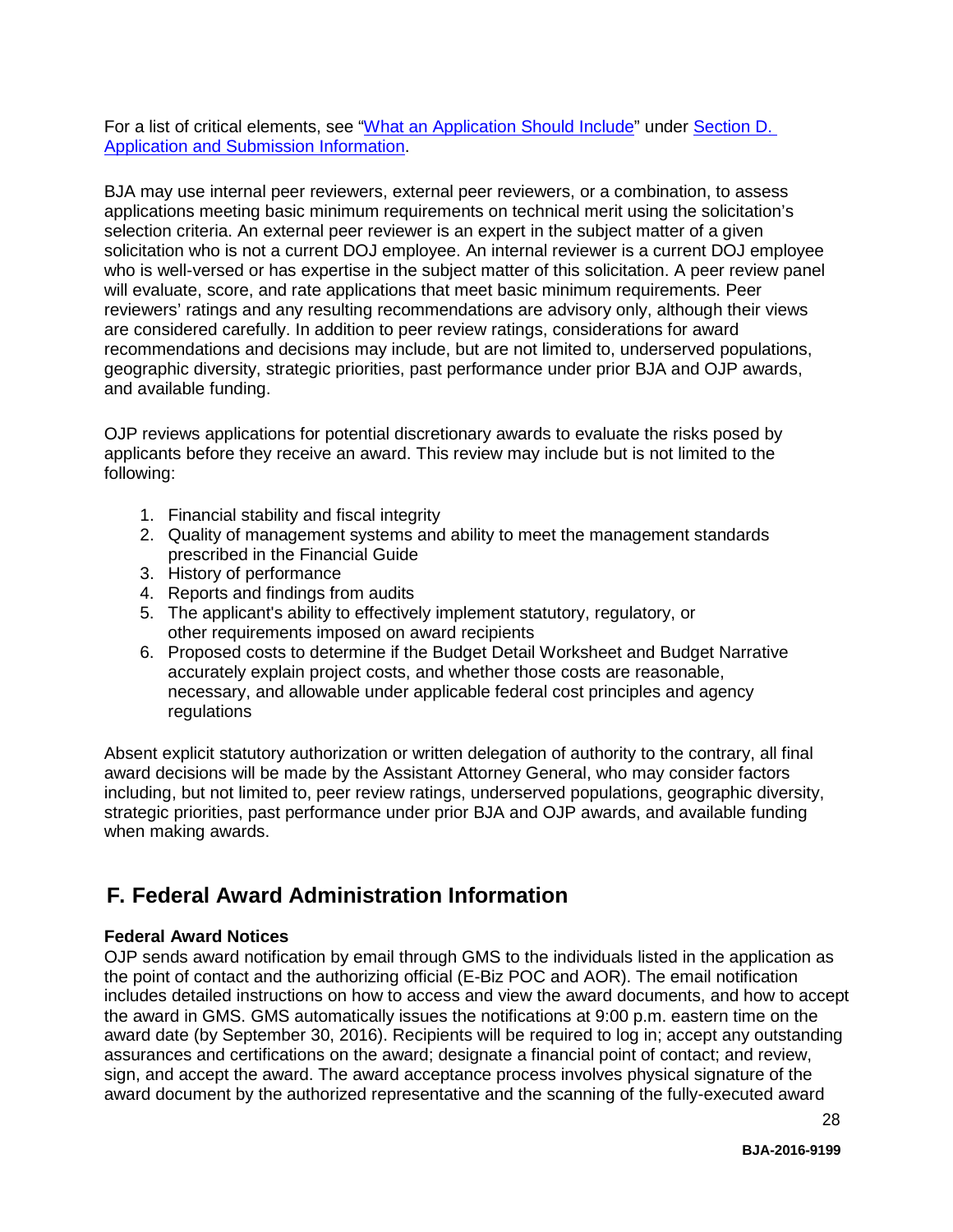document to OJP.

# <span id="page-27-0"></span>**Administrative, National Policy, and other Legal Requirements**

If selected for funding, in addition to implementing the funded project consistent with the agencyapproved project proposal and budget, the recipient must comply with award terms and conditions, and other legal requirements, including but not limited to OMB, DOJ, or other federal regulations which will be included in the award, incorporated into the award by reference, or are otherwise applicable to the award. OJP strongly encourages prospective applicants to review the information pertaining to these requirements **prior** to submitting an application. To assist applicants and recipients in accessing and reviewing this information, OJP has placed pertinent information on its [Solicitation Requirements](http://ojp.gov/funding/Explore/SolicitationRequirements/index.htm) page of the [OJP Funding Resource Center.](http://ojp.gov/funding/index.htm)

Please note in particular the following two forms, which applicants must accept in GMS prior to the receipt of any award funds, as each details legal requirements with which applicants must provide specific assurances and certifications of compliance. Applicants may view these forms in the Apply section of the [OJP Funding Resource Center](http://ojp.gov/funding/index.htm) and are strongly encouraged to review and consider them carefully prior to making an application for OJP grant funds.

- [Certifications Regarding Lobbying; Debarment, Suspension and Other](http://ojp.gov/funding/Apply/Forms.htm)  [Responsibility](http://ojp.gov/funding/Apply/Forms.htm) [Matters; and Drug-Free Workplace Requirements](http://ojp.gov/funding/Apply/Forms.htm)
- [Standard Assurances](http://ojp.gov/funding/Apply/Forms.htm)

<u>.</u>

Upon grant approval, OJP electronically transmits (via GMS) the award document to the prospective award recipient. In addition to other award information, the award document contains award terms and conditions that specify national policy requirements<sup>[10](#page-27-1)</sup> with which recipients of federal funding must comply; uniform administrative requirements, cost principles, and audit requirements; and program-specific terms and conditions required based on applicable program (statutory) authority or requirements set forth in OJP solicitations and program announcements, and other requirements which may be attached to appropriated funding. For example, certain efforts may call for special requirements, terms, or conditions relating to intellectual property, data/information-sharing or -access, or information security; or audit requirements, expenditures and milestones, or publications and/or press releases. OJP also may place additional terms and conditions on an award based on its risk assessment of the applicant, or for other reasons it determines necessary to fulfill the goals and objectives of the program.

Prospective applicants may access and review the text of mandatory conditions OJP includes in all OJP awards, as well as the text of certain other conditions, such as administrative conditions, via [Mandatory Award Terms and Conditions](http://ojp.gov/funding/Explore/SolicitationRequirements/MandatoryTermsConditions.htm) page of the [OJP Funding Resource Center.](http://ojp.gov/funding/index.htm)

As stated above, BJA anticipates that it will make any award from this solicitation in the form of a cooperative agreement. Cooperative agreement awards include standard "federal involvement" conditions that describe the general allocation of responsibility for execution of the funded program. Generally stated, under cooperative agreement awards, responsibility for the day-today conduct of the funded project rests with the recipient in implementing the funded and

<span id="page-27-1"></span><sup>10</sup> *See generally* 2 C.F.R. 200.300 (provides a general description of national policy requirements typically applicable to recipients of federal awards, including the Federal Funding Accountability and Transparency Act of 2006 [FFATA]).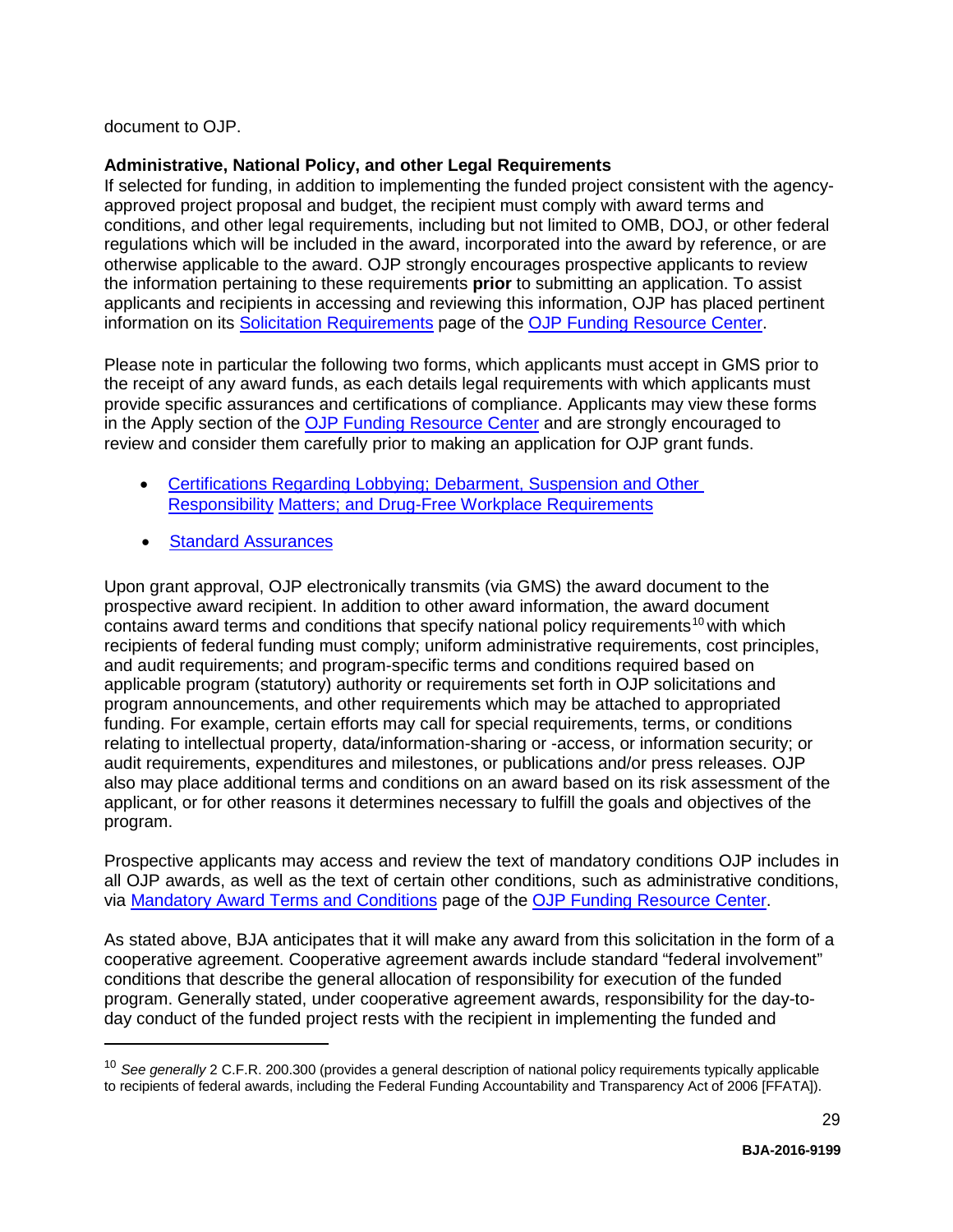approved proposal and budget, and the award terms and conditions. Responsibility for oversight and redirection of the project, if necessary, rests with BJA.

In addition to any "federal involvement" condition(s), OJP cooperative agreement awards include a special condition specifying certain reporting requirements required in connection with conferences, meetings, retreats, seminars, symposium, training activities, or similar events funded under the award, consistent with OJP policy and guidance on conference approval, planning, and reporting.

#### <span id="page-28-0"></span>**General Information about Post-Federal Award Reporting Requirements**

Recipients must submit quarterly financial reports, semi-annual progress reports, final financial and progress reports, and, if applicable, an annual audit report in accordance with the Part 200 Uniform Requirements. Future awards and fund drawdowns may be withheld if reports are delinquent.

Special Reporting requirements may be required by OJP depending on the statutory, legislative, or administrative obligations of the recipient or the program.

# <span id="page-28-1"></span>**G. Federal Awarding Agency Contact(s)**

For Federal Awarding Agency Contact(s), see [title page.](#page-0-0)

For contact information for Grants.gov, see [title page](#page-0-0)**.**

# <span id="page-28-2"></span>**H. Other Information**

#### <span id="page-28-3"></span>**Provide Feedback to OJP**

To assist OJP in improving its application and award processes, we encourage applicants to provide feedback on this solicitation, the application submission process, and/or the application review/peer review process. Provide feedback to [OJPSolicitationFeedback@usdoj.gov.](mailto:OJPSolicitationFeedback@usdoj.gov)

**IMPORTANT:** This email is for feedback and suggestions only. Replies are **not** sent from this mailbox. If you have specific questions on any program or technical aspect of the solicitation, **you must** directly contact the appropriate number or email listed on the front of this solicitation document. These contacts are provided to help ensure that you can directly reach an individual who can address your specific questions in a timely manner.

If you are interested in being a reviewer for other OJP grant applications, please email your résumé to [ojppeerreview@lmsolas.com.](mailto:ojppeerreview@lmsolas.com) The OJP Solicitation Feedback email account will not forward your résumé. **Note:** Neither you nor anyone else from your organization can be a peer reviewer in a competition in which you or your organization have submitted an application.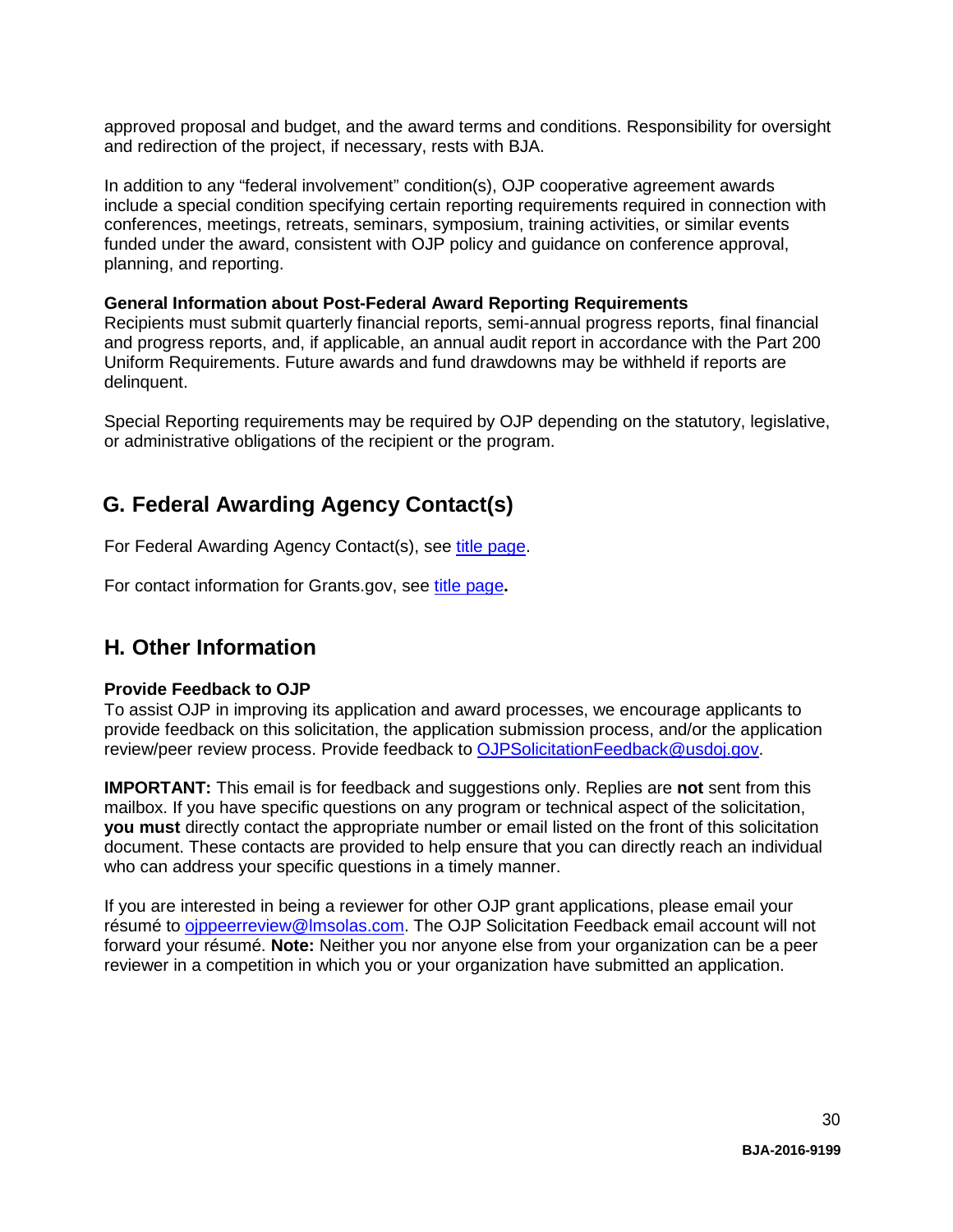# **Application Checklist FY 2016 Body-Worn Camera Pilot Implementation Program**

<span id="page-29-0"></span>This application checklist has been created to assist in developing an application.

# **What an Applicant Should Do:**

*Prior to Registering in Grants.gov:*

Acquire a DUNS Number (see page 23)

Acquire or renew registration with SAM (see page 23)

*To Register with Grants.gov*:

Acquire AOR and Grants.gov username/password (see page 24)

Acquire AOR confirmation from the E-Biz POC (see page 24)

*To Find Funding Opportunity:*

Search for the Funding Opportunity on Grants.gov (see page 24)

- Select the correct Competition ID (see page 24)
- Download Funding Opportunity and Application Package (see page 24)

Sign up for Grants.gov email [notifications \(](http://www.grants.gov/web/grants/manage-subscriptions.html)optional) (see page 22)

Read [Important Notice: Applying for Grants in Grants.gov](http://ojp.gov/funding/Apply/Grants-govInfo.htm)

Read OJP policy and guidance on conference approval, planning, and reporting available at [ojp.gov/financialguide/DOJ/PostawardRequirements/chapter3.10a.htm](http://ojp.gov/financialguide/DOJ/PostawardRequirements/chapter3.10a.htm)

*After application submission*, *receive Grants.gov email notifications that:*

(1) application has been received,

(2) application has either been successfully validated or rejected with errors (see page 24)

*If no Grants.gov receipt, and validation or error notifications are received:*

Contact the NCJRS Response Center regarding experiencing technical difficulties (see page 25)

# **General Requirements**:

Review the [Solicitation Requirements i](http://ojp.gov/funding/Explore/SolicitationRequirements/index.htm)n the OJP Funding Resource Center.

# **Scope Requirement:**

The federal amount requested is within the allowable limit(s) described for each category (see pages 7-9).

**Eligibility Requirement:** Eligible applicants are limited to units of local government and federally recognized Indian tribal governments that perform law enforcement functions (as determined by the Secretary of the Interior), or any department, agency, or instrumentality of the foregoing that performs criminal justice functions (including combinations of the preceding, one of which is designated as the primary applicant.)